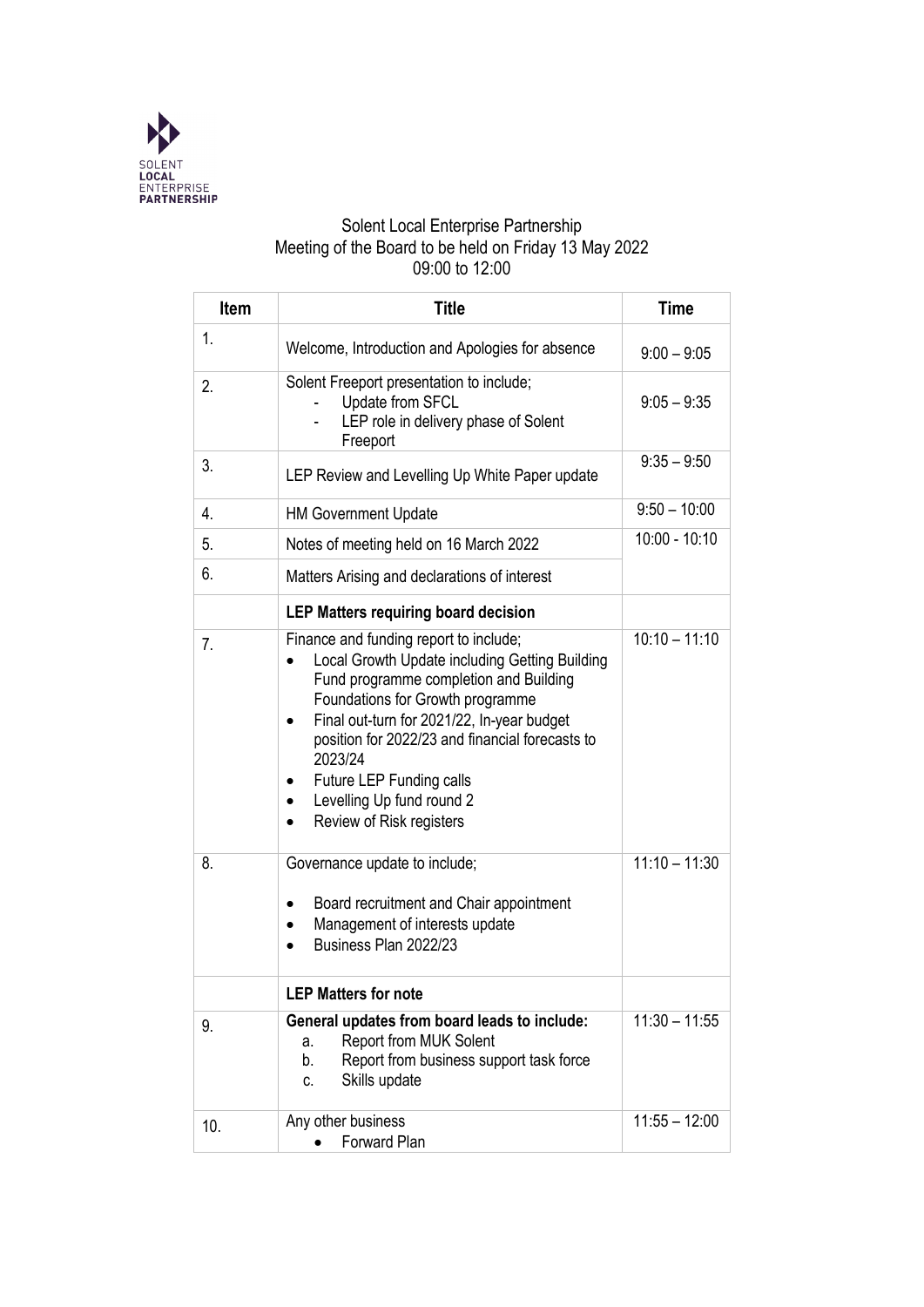**Item 2**

**Solent Freeport**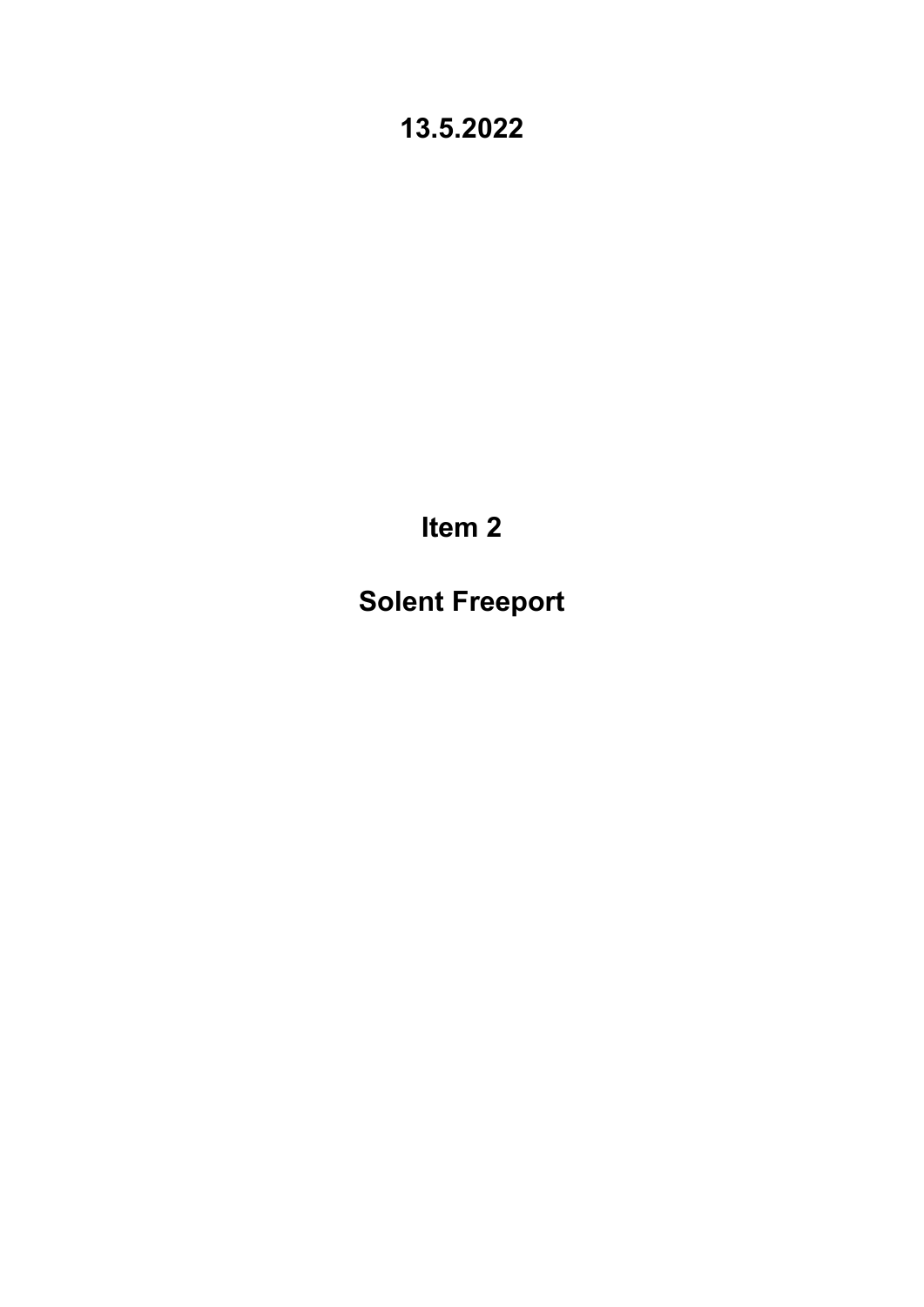

**Item 2** 

**Title: Solent Freeport Date: 13th May 2022 Purpose: For Information and Decision**

Confidential information has been removed from this report.

Information defined as exempt in Part 1 of Schedule 12A to the Local Government Act 1972 has been removed from this report including:

- information relating to an individual, and/or;
- relating to the financial or business affairs of a particular person.

### **Update from Solent Freeport Consortium Limited**

Since the last update provided to the LEP Board on the Solent Freeport, work has continued at pace and several key milestones have been successfully completed. This includes;

- Approval by HM Government of the Outline Business Case on 24<sup>th</sup> February 2022,
- The maps for two of the tax sites (Southampton Water and Dunsbury Park) have been published and been designated with effect from 22 March 2022 – see <https://www.gov.uk/government/publications/maps-of-solent-freeport-tax-sites>
- The map for the first custom site for Marchwood Port at Solent Gateway as also been published – see [https://www.gov.uk/government/publications/map-of-solent-freeport](https://www.gov.uk/government/publications/map-of-solent-freeport-customs-site)[customs-site](https://www.gov.uk/government/publications/map-of-solent-freeport-customs-site)
- Submission of the Full Business Case (FBC) to HMG on 8th April 2022.

The Government's assessment of the FBC is now underway and, at the time of writing, feedback is awaited by the Freeport Board.

A presentation will be provided at the meeting including an overview of the proposal and current position.

### **LEP Role in Delivery Phase of Solent Freeport**

In relation to resourcing for Solent Freeport Consortium Limited, Board Members will be aware that currently the Solent LEP is providing an executive service to the Solent Freeport through a service level agreement, providing support to the Freeport across a range of areas including;

- Senior Responsible Officer,
- Governance and Compliance,
- Procurement, Strategy and Business Development,
- Marketing and Communications, and;
- Clerking.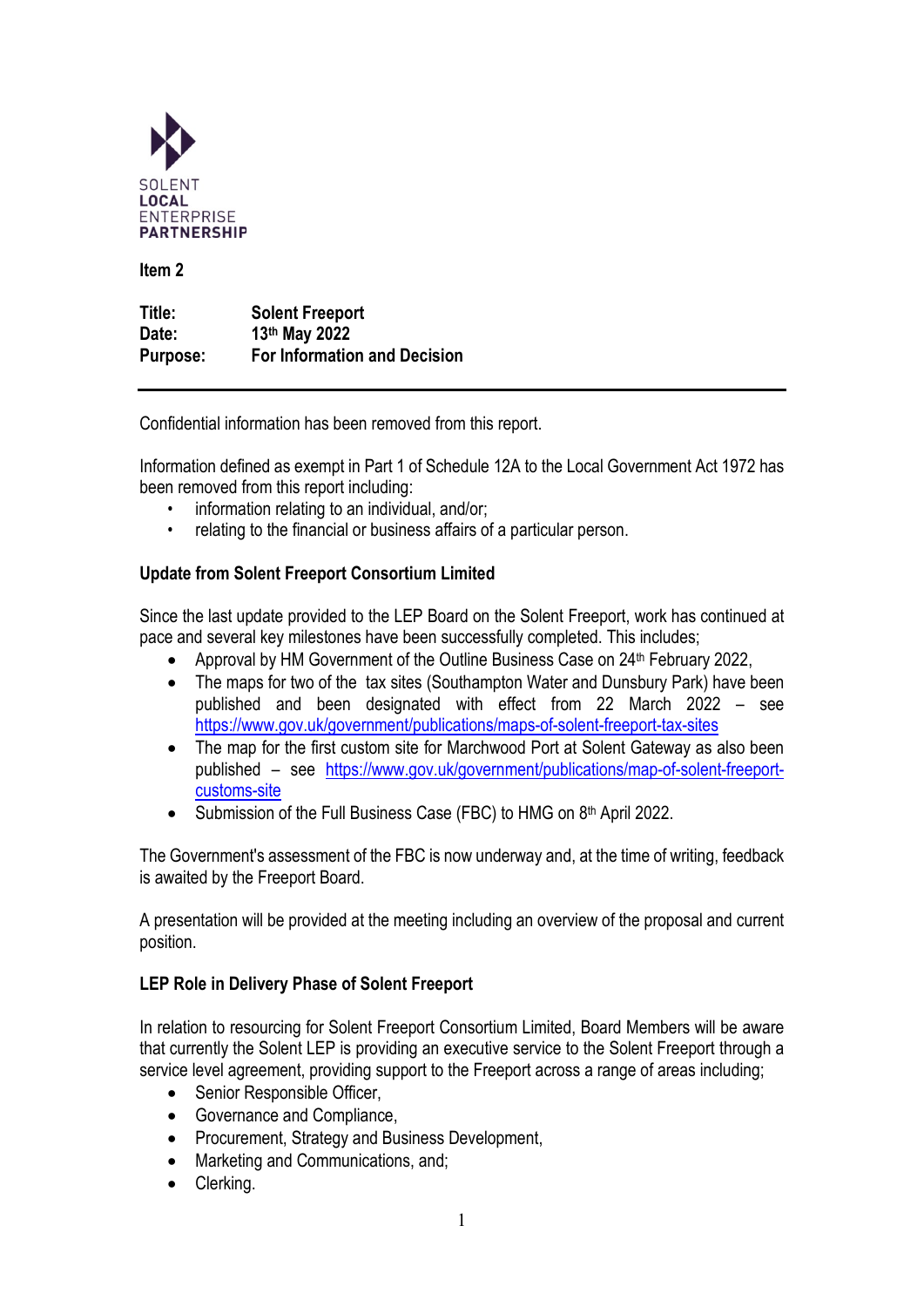Whilst feedback on the FBC is currently awaited, preparations are being made in readiness for Solent Freeport to transition from the set-up phase to delivery and, in line with the SLA, the LEP Executive have met with the Freeport to review the service provided. Positive feedback has been received in relation to the service provision to date and as part of the Full Business Case there is a proposal to expand the existing Service Level Agreement

. A draft updated service level agreement in provided in Annexe A.

Subject to the LEP Boards consideration of the revised SLA, the Solent Freeport Consortium Limited Board will consider this at their meeting on 24<sup>th</sup> May 2022.

Board Members are asked to:

- **Note** the update in relation to the Solent Freeport, and;
- **Agree** the proposed revisions to the Service Level Agreement with the Solent LEP.

### **Equality impact assessment**

EIA not required.

### **Legal implications**

To follow

### **Financial comments from the S151 Officer of the Accountable Body**

All services provided by the LEP to the Solent Freeport are based on full cost recovery which ensures that the LEP are not exposed to any financial risk and have the income in place to back fill resources as required.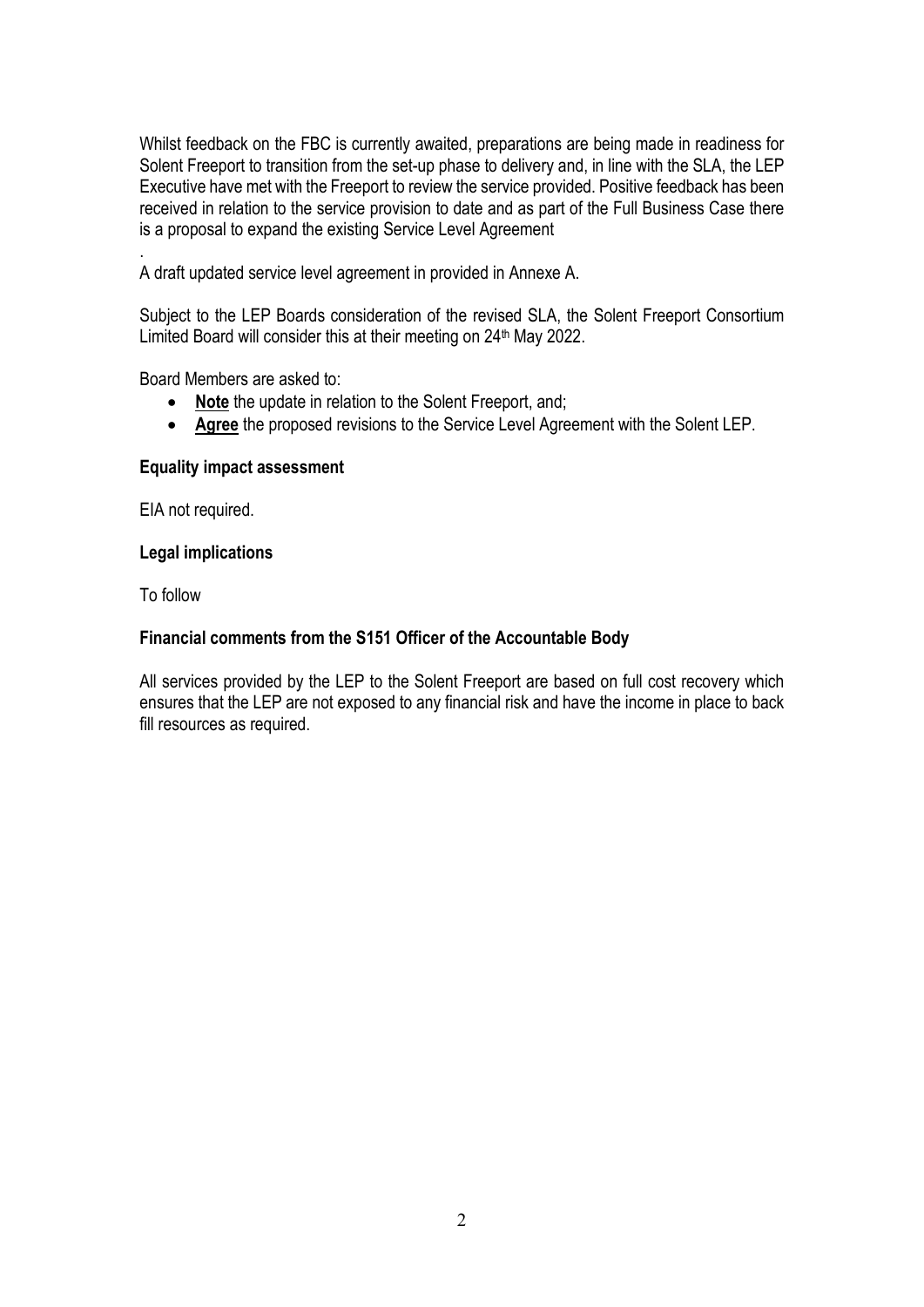# **Item 2 - Annexe A**

# **A confidential report will be considered at the meeting**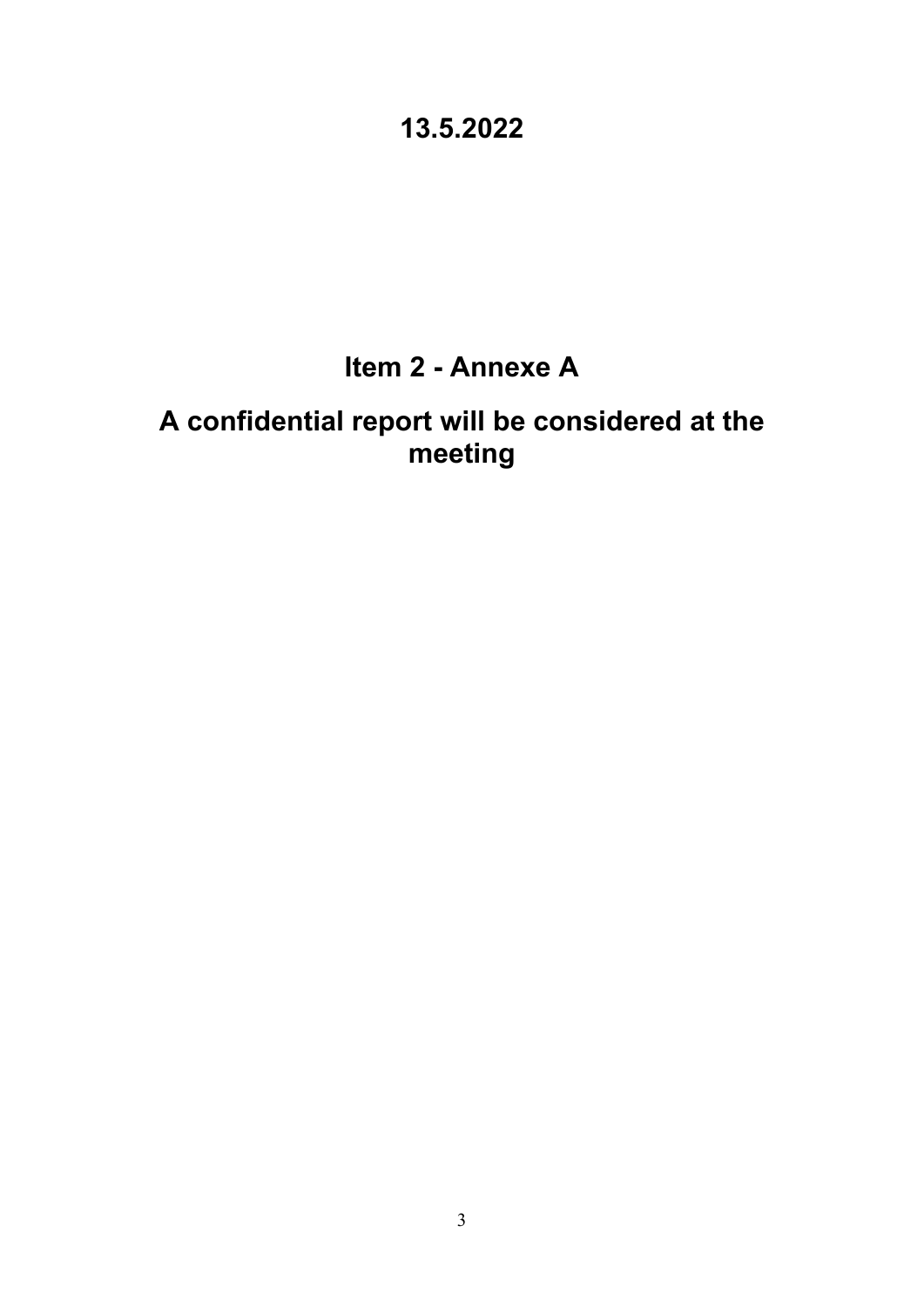**Item 3**

**LEP Review and Levelling Up White Paper**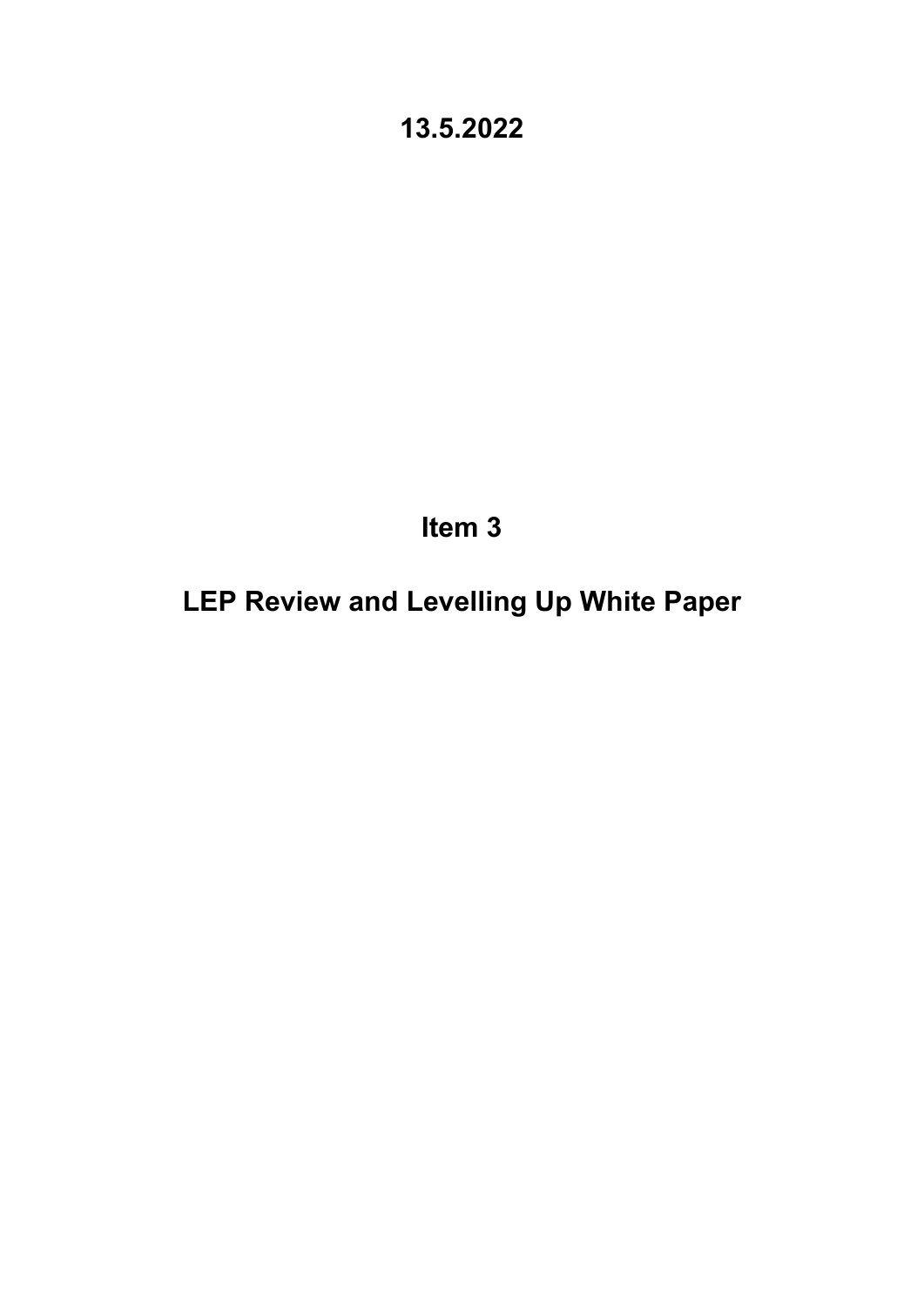

| Item            |                                                                                |
|-----------------|--------------------------------------------------------------------------------|
| Title:          | Integrating LEPs into Local Democratic Institutions and the Levelling Up White |
|                 | Paper                                                                          |
| Date:           | $13^{th}$ May 2022                                                             |
| <b>Purpose:</b> | For Information                                                                |

### **1. Overview**

This report provides an update on the Levelling Up White Paper and the conclusion of the LEP Review. Further to the letter of 31 March 2022 from Ministers to LEP Chairs (as attached in Annexe A) and the note to the board in early April, the report also provides an update on the position in relation to the Levelling Up White Paper

#### **2. Recommendations**

Board members are asked to:

• **Note** this update

### **3. Integrating LEPs into Local Democratic Institutions (Pathway I or III)**

With the publication of the [Levelling-Up White Paper](https://www.gov.uk/government/publications/levelling-up-the-united-kingdom) in February 2022, it was made clear the private sector which LEPs represent will be critical to levelling up. To maintain the integrity of this independent voice, the White Paper sets in motion some changes to the roles and functions of LEPs to ensure local areas are in the best possible position to deliver the shared levelling up objectives over the longer term. Integration pathways have been developed as set out on page 12 of Annexe A.

The integration of LEP functions and roles into institutions<sup>[1](#page-6-0)</sup> sitting in the devolution framework and the future roles of LEPs will differ depending on local circumstances and the status of devolution locally.

Where devolution deals have already been implemented, there is an expectation that LEPs' functions and roles can be integrated over the coming year. Where devolution deals are set to be negotiated, the integration of LEP functions, roles and boundaries will be considered as part of those negotiations, with LEPs supporting local leaders, where requested, to embed a private sector perspective into that conversation.

<span id="page-6-0"></span> $1$  single institutions such as a (mayoral) combined authority ((M)CA), a county council or a unitary authority across a functional economic area with or without a directly elected mayor.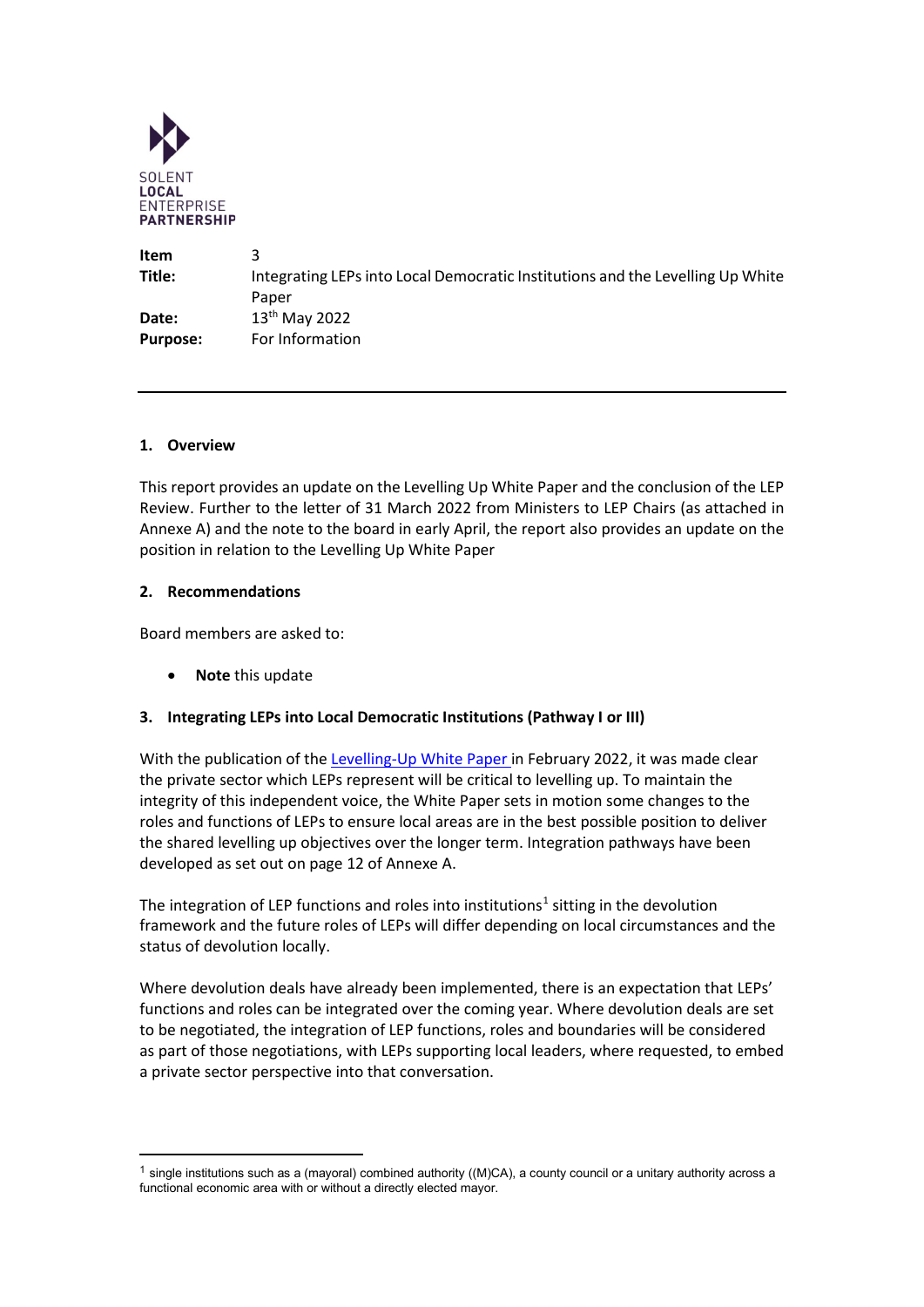### **4. Maintaining LEPs until a devolution deal is agreed (Pathway II) and HM Government support for Solent LEP**

Government also wants to ensure businesses outside of devolution areas are still able to access the support, insights, and representation LEPs currently provide. In areas such as the Solent where no devolved institutions exist HM Government will support Solent LEP as we are currently constituted until there is devolution, subject to future funding decisions. Solent LEP will therefore continue to deliver several functions on behalf of government departments, shaped by the local business voice where relevant. Future programme and funding decisions will be taken by each respective department according to their own decision-making and business planning processes, priorities, and timescales. Departments have therefore continued to engage with Solent on the delivery of:

- **Growth Hubs**, on behalf of the Department for Business, Energy and Industrial Strategy and we have received confirmation of £268,250 funding for Solent growth hub for 2022/23.
- **Careers Hubs**, on behalf of the Department for Education and we have received confirmation of £286,200 being made available for the Solent careers hub network with additional funding opportunities open for application during 2022.
- Local skills analysis via **Skills Advisory Panels**, on behalf of the Department for Education; and we have received confirmation that we will receive £55,000 to continue to develop and provide the robust analysis of the local labour market and skills, to support the development of the Local Skills Improvement Plan (LSIP) for the Solent area.
- Monitoring and assurance pertaining to **existing local growth programmes** and funds for which Solent LEP is responsible.

Core funding for 2022/23 has been confirmed as £375,000. Subject to future business case approvals, Solent LEP will continue to be the recipient of core funding and Portsmouth City Council will remain the accountable body. Recognising that devolution is a process that may take time to decide the long-term future funding for Solent LEP will of course be subject to future funding decisions and business planning. Currently there is a two-part approach to this, covering the current financial year and the period thereafter from 2023/24 as follows:

- Solent LEP will need to publish the delivery plan for the coming year (2022/23) by 30 June 2022 at the latest. The board considered and approved the draft document in March 2022 and the final plan will be considered under item 7 of this meeting. Subject to board approval we will then be able to submit this ahead of the June 2022 deadline. The document sets out how LEPs intend to use the full range of our core functions and roles in relation to programme delivery and strategic economic planning to support the local economy and local decision-making. Government will work with us to develop measures to report against in these plans. These will be considered as part of the annual assurance process. The National Local Growth Assurance Framework (NLGAF) will continue to apply to the LEP as at present.
- For future years, we will need to agree delivery plans alongside delivery and performance metrics with government in advance of publication. The current expectation is that we will need to submit a draft delivery plan for 2023/24 by **25 November 2022.** We will bring forward a draft document to the October 2022 meeting for board consideration. Future provision of core funding will be subject to agreement of these plans with government and, thereafter, subject to meeting agreed delivery and performance metrics. HM Government also intend to amend the NLGAF over the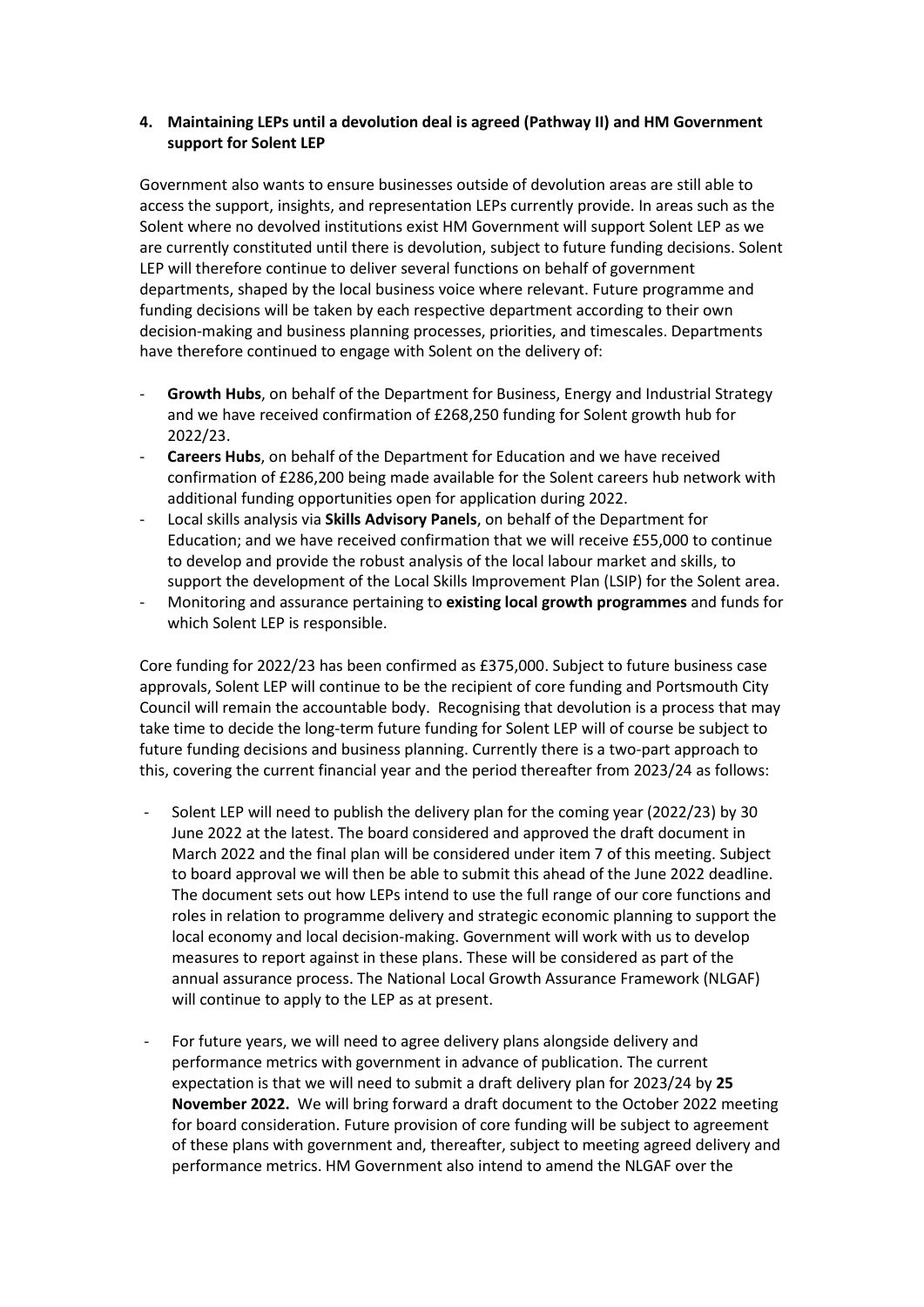coming year to ensure our future requirements of LEPs remain proportionate to our revised role and functions.

In addition, we are expecting to receive further information on international trade and investment activity, provision of local business intelligence, grant funding and levelling-up focused projects, on behalf of the Department for International Trade and Local Digital Skills Partnerships, on behalf of the Department for Digital, Culture, Media, and Sport.

### **5. The Future role for Solent LEP**

The future role for Solent LEP will mirror the requirements and functions set out in section 4 above with the following additions:

- **With respect to the business voice**, HM Government are supporting the LEP to continue to embed a strong, independent, and diverse local business voice into the local decisionmaking fora that we are party to. Local authorities are consulting with us as part of the development of local plans and applications to local growth funds such as the UK Shared Prosperity Fund (UKSPF) and Levelling Up Fund, where projects have an economic development purpose. Through our subsidiary Maritime UK Solent and the Solent Freeport, local and relevant national partners are also engaging with us, recognising that our private sector and economic perspective can add value to local decision-making, and we are readily offering advice where requested, as exemplified in the work we have done to support the City of Culture bid and the Solent IOT.
- With regards to **strategic economic planning**, HM Government will support LEPs to develop local economic strategies and maintain business and economic intelligence for the Solent areas. Solent LEP have set how we intend to utilise our strategic economic function in our delivery plan. We have considered where we can add most value to the local area, aligning where possible to the levelling up missions set out in the Levelling Up White Paper. This is particularly the case when looking at mission 1 which sets out that by 2030, pay, employment and productivity will have risen in every area of the UK, with each containing a globally competitive city, with the gap between the top performing and other areas closing. The work we are leading on Solent freeport and the work we have taken forward to support the Solent maritime cluster through MUK Solent is testament to this.
- **Delivery** on behalf of government departments, as set out in section 4.
- Regarding **devolution negotiations** in the Solent, the LEP can offer advice where requested by local partners and we have had early engagement with local authority partners in this regard.

### **6. Next steps**

As advised, we will submit the 2022/23 delivery plan to government by 30 June 2022 and alongside this publish Solent 2050 at the forthcoming Solent summit.

The board will convene for a strategy session over the summer to consider the delivery plan for 2023/24 and future years through to 2025 and to look at areas where Solent LEP can add most value to:

support local decision-making and devolution discussions; and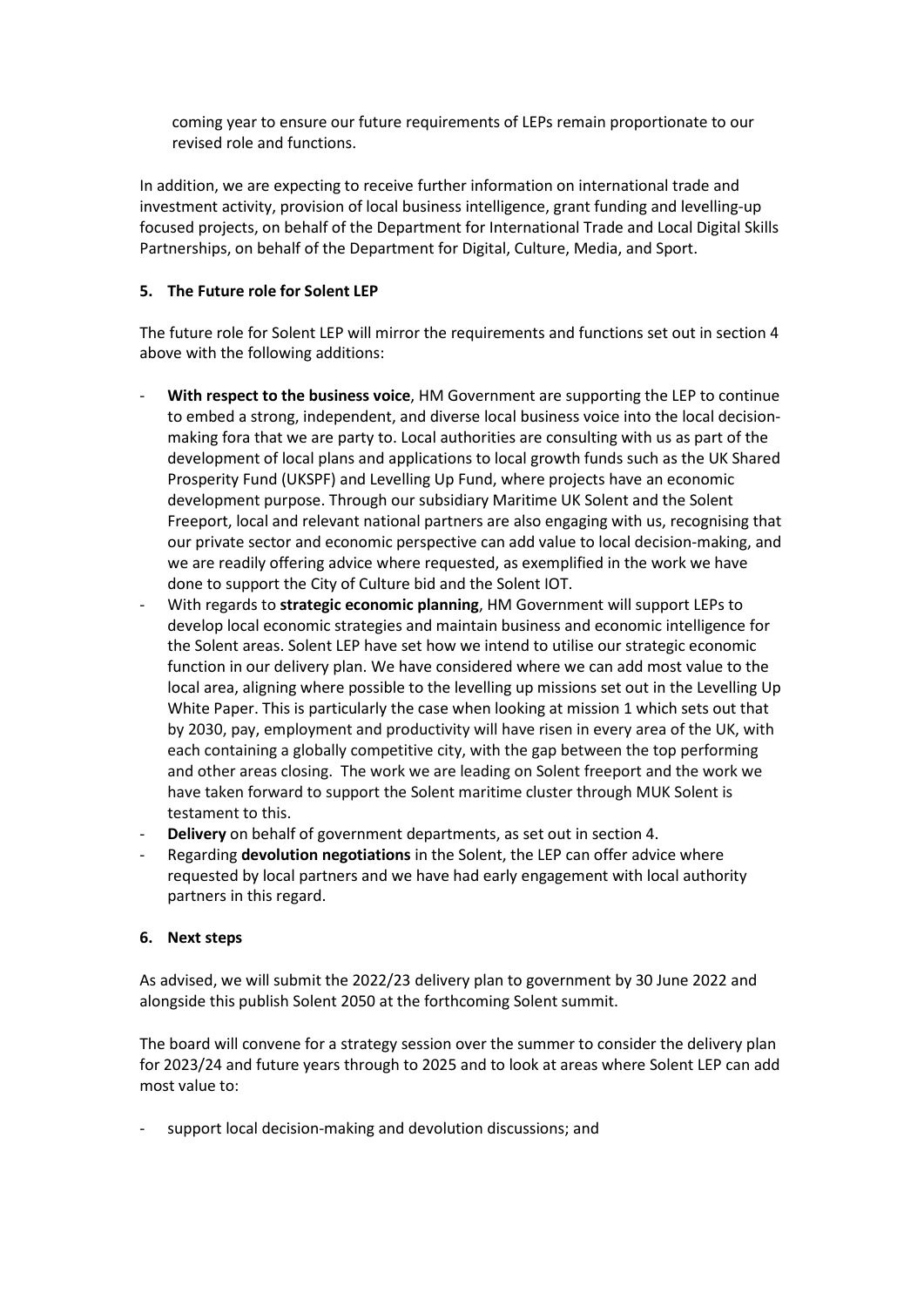- underpin the delivery of the Solent freeport programme where the LEP has assumed several lead delivery roles and is leading the work during the set-up phase and transition to delivery: and
- further develop the Solent maritime cluster as cited in the Levelling Up White Paper through our subsidiary company Maritime UK Solent which is recognised as an emerging private sector lead partnership; and
- articulate and promote the private sector and industry in the Solent providing an independent, strong, and diverse business voice; and
- bring expertise and additional capacity to local programmes in key areas such as skills, business support, trade and investment, innovation, and net zero

### **7. Equalities Impact Assessment (EIA)**

An Equalities Impact Assessment is not required at this time

### **8. Legal implications**

To follow.

### **9. Financial comments from the S151 Officer of the Accountable Body**

There are potential financial implications for the LEP due to the fact that the Core Funding of £375,000 and the Growth Hub Funding of £268,250 are 75% and 50% respectively of the previous annual allocations.

Having said this the Accountable Body has always been prudent in preparing the three-year rolling budget and only including confirmed funding so there is no shortfall in the current forecasts.

In addition to this and working with the LEP Executive the contingency and reserves budget has been built up over a period of time to be available to help address any shortfalls in funding going forward.

The Accountable Body and the LEP Executive are currently modelling a range of delivery options going forward in line with the direction of travel set out in the white paper which will be discussed at a future meeting of the SERCOM and then reported back to the Board.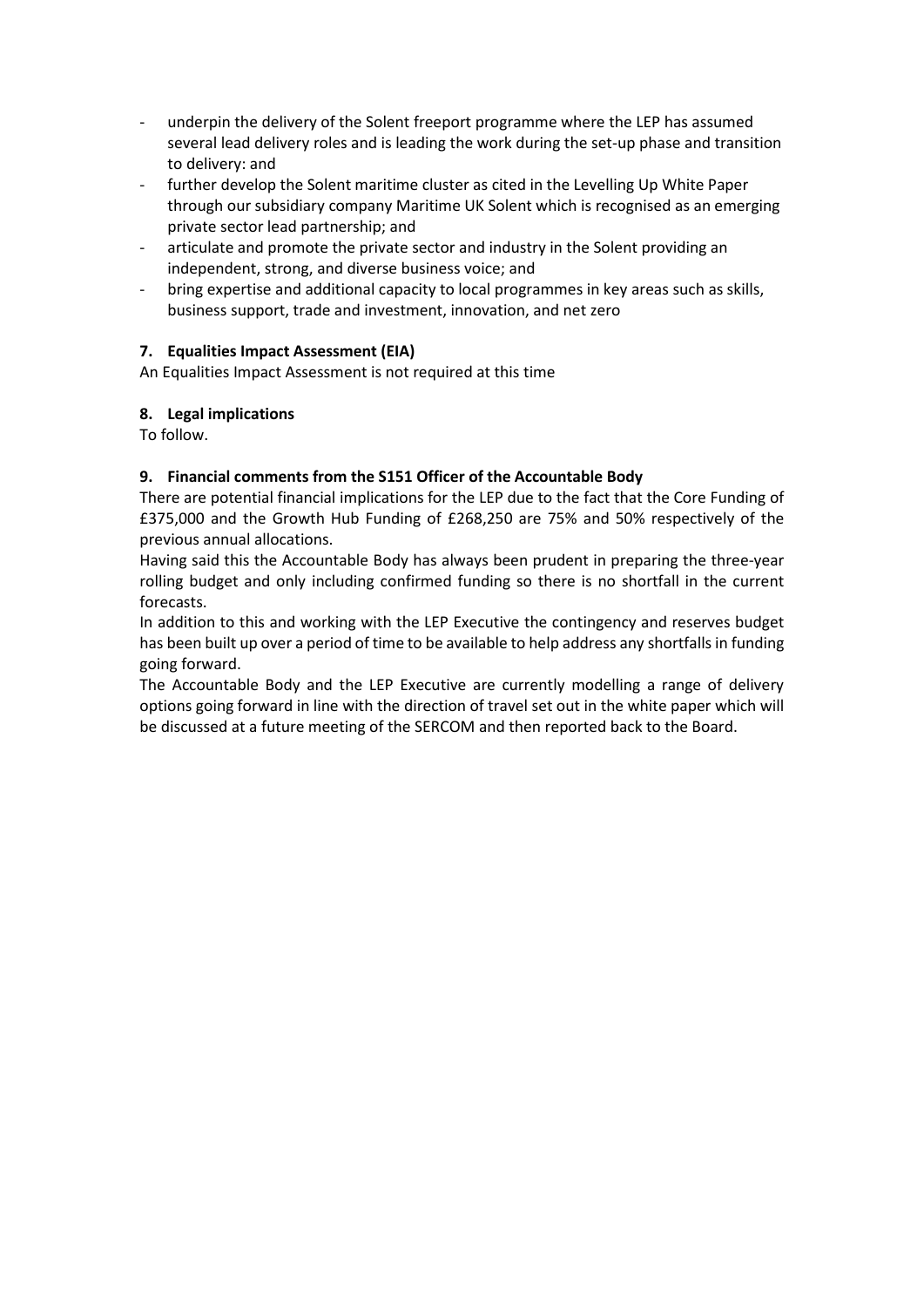# Department for Levelling Up, **Housing & Communities**

**Neil O'Brien MP** *Parliamentary Under Secretary for Levelling Up, The Union and Constitution* 

### *Department for Levelling Up, Housing and Communities*

4th Floor, Fry Building 2 Marsham Street London SW1P 4DF

Department for Business, Energy & Industrial Strategy

**Paul Scully MP** *Parliamentary Under Secretary of State (Minister for Small Business, Consumers and Labour Markets)* 

*Department for Business, Energy and Industrial Strategy*

1 Victoria Street London SW1H 0ET

For all enquires relating to [LEP](mailto:LEP.Integration@levellingup.gov.uk) integration, please contact LEP[.Integration@levellingup.gov.uk](mailto:LEP.Integration@levellingup.gov.uk)

31 March 2022

### **Integrating Local Enterprise Partnerships into local democratic institutions**

Dear LEP Chairs, combined authority mayors and the Mayor of London,

Ahead of the publication of the landmark Levelling Up White Paper, we were pleased to speak with all Local Enterprise Partnerships (LEPs). We thanked them for the invaluable contribution they make to their local economies. As the White Paper makes clear, the private sector which LEPs represent will be critical to levelling up. To maintain the integrity of this independent voice, the White Paper sets in motion some changes to the roles and functions of LEPs to ensure local areas are in the best possible position to deliver our shared levelling up objectives over the longer term.

The update in the White Paper, and this letter, concludes the LEP review. We acknowledge the review has caused considerable uncertainty over the last year for LEPs and their staff. We would like to thank all local partners for their patience and support as we developed and agreed our policy on the future of LEPs.

We were pleased to set out our guiding vision in the White Paper of more integrated, better aligned and empowered local institutions with the tools they need to unlock economic growth and level up at a local level.

In some areas, LEPs already enjoy a close, collaborative relationship with combined authorities. In others, LEPs retain a high level of independence. Our priority in the recent LEP review has been to balance the accountability of local growth institutions, our objectives on devolution and the need to retain a local, independent, business voice. Within that context the White Paper set out our expectations of even closer integration between LEPs and local democratic institutions. The enclosed guidance sets out further detail on how, when and where we expect that transition to occur.

We want to ensure that businesses outside of devolution areas continue to be able to access the support, insights and representation that LEPs provide, and to ensure that an independent business and stakeholder voice continues to play its vital role supporting growth in all parts of England. Until devolved institutions exist in an area, we will support LEPs as they are currently constituted, subject to future funding decisions.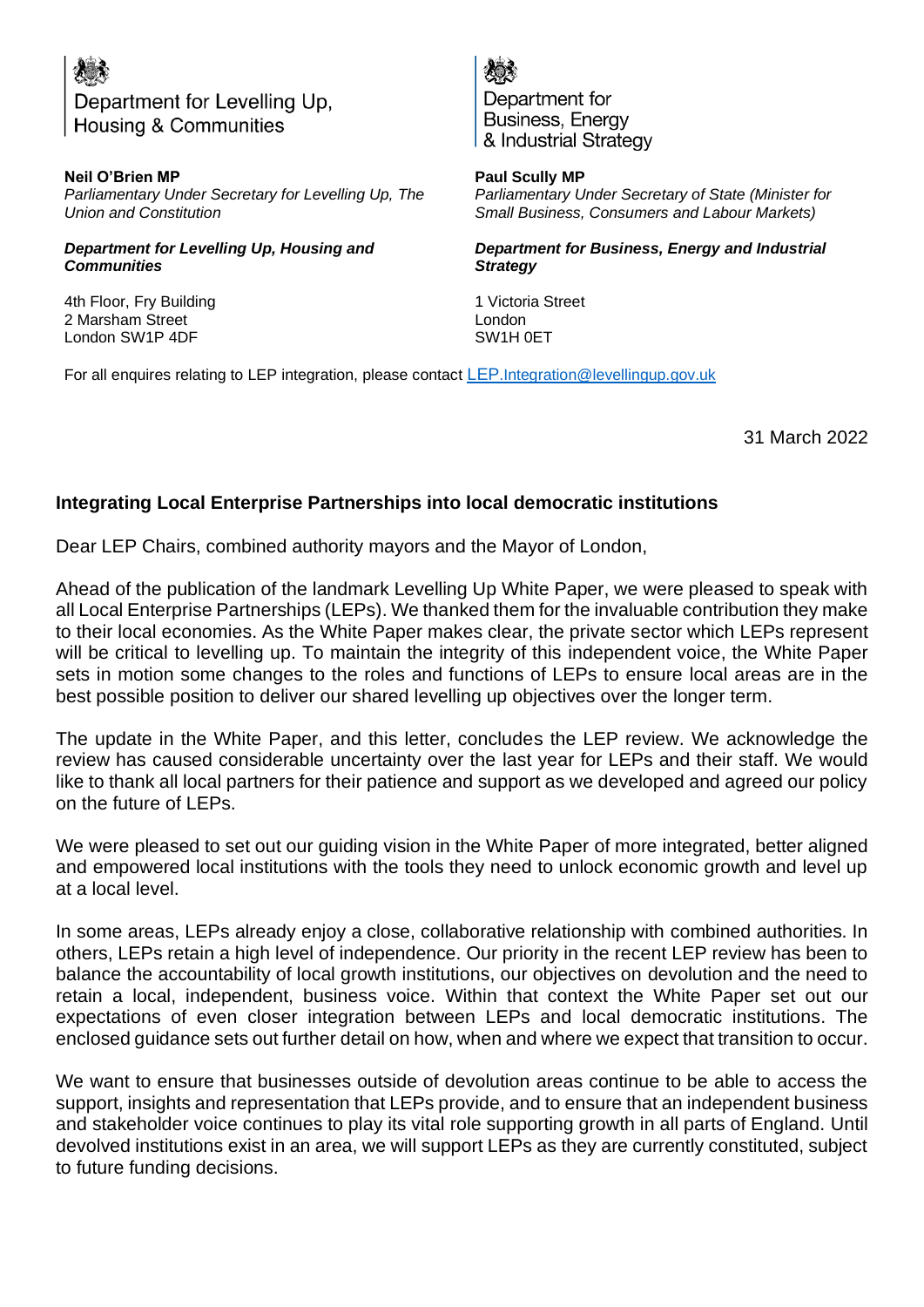To provide clarity and certainty to LEPs and local democratic institutions, we can confirm core/transition funding will continue at a rate of £375,000 per LEP for financial year 2022/23, reflecting their revised role and functions and subject to business case approvals.

We encourage you to review this letter and its accompanying guidance (overleaf) in detail. It confirms that we will work with all LEPs, (mayoral) combined authorities, the Greater London Authority, local authorities, the LEP Network, and other local partners to manage as smooth a transition as possible. Where LEP functions and roles are to be integrated, we will invite places to submit an 'integration plan' for development and submission to government by 29 July 2022 or, where more time is needed, by 27 January 2023.

We look forward to working with all of you over the coming months.

rh

**NEIL O'BRIEN** Minister for Levelling Up, the Union and Constitution

Not de la

**PAUL SCULLY** Minister for Small Business, Consumers and Labour Markets, and Minister for London

Cc: Local authority leaders and chief executives; LEP chief executives; combined authority chief executives; and the chief executive of the Greater London Authority.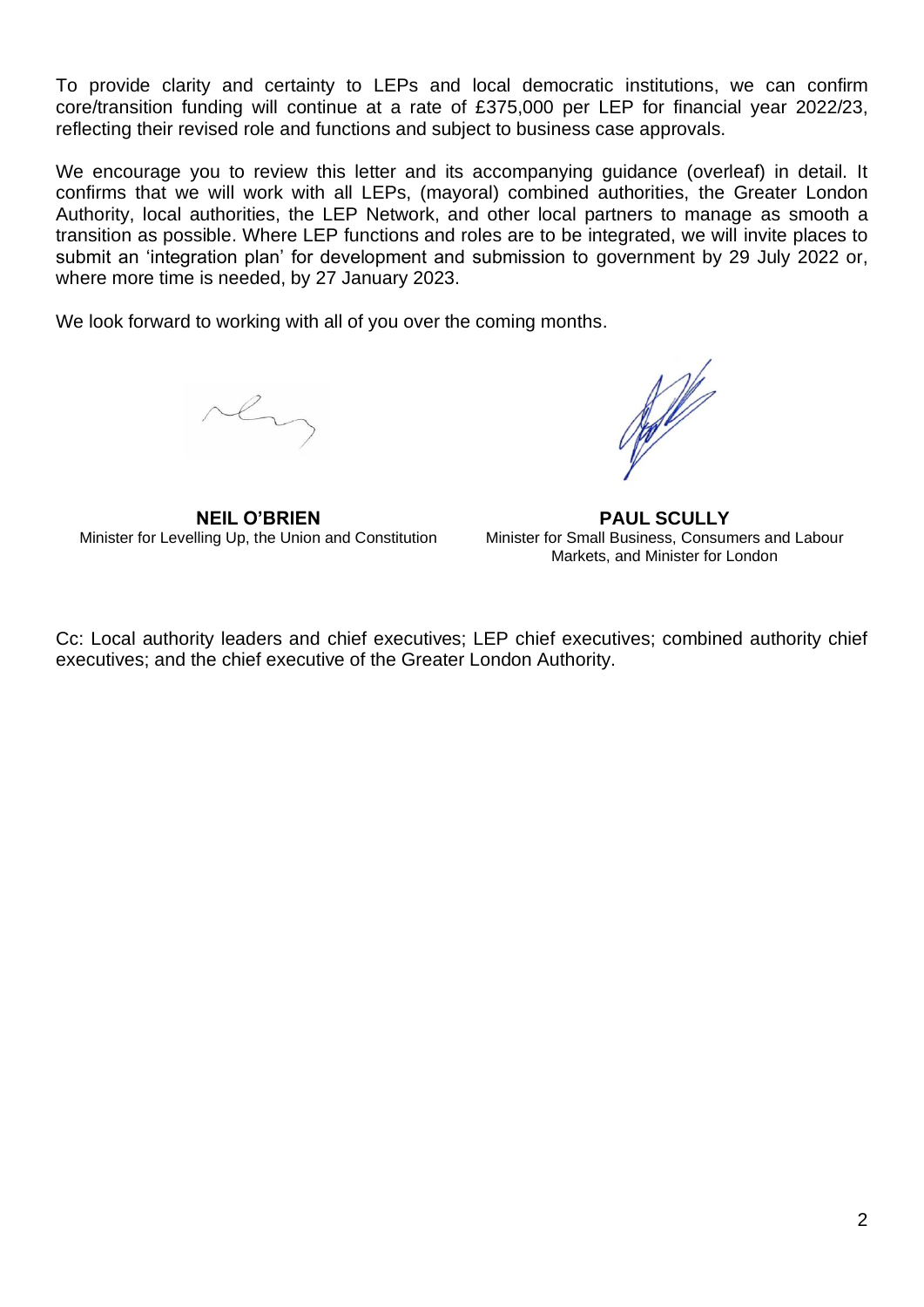# Guidance on integrating Local Enterprise Partnerships into local democratic institutions

- 1. Local Enterprise Partnerships (LEPs) have played a valuable role in supporting local economic growth since their inception in 2011. LEPs have brought businesses, education and local government together, delivered large capital investment schemes, provided vital support to businesses during COVID-19, hosted impactful programmes on behalf of government departments and developed economic strategies for their areas. Government values the contribution LEPs have made and continue to make to their local economies. We thank them and their staff for their hard work to date.
- 2. The publication of the Levelling Up White Paper marks a turning point for local growth policy. It set out a series of ambitious missions to level up by, for example, increasing pay, employment, skills and productivity, ensuring every area has a globally competitive city, and offering every part of England a devolution deal that wants one within the new devolution framework. The missions will be cross-government, cross-society efforts, and it will be vital that the private sector plays a role in delivering against them. We recognise the strategic value of involving business leaders and other stakeholders in local decision-making, and of locally-led economic strategies covering functional economic areas. To this end, we will be re-wiring the system to ensure it is fit for purpose, including by integrating the functions and roles of LEPs into our plans for devolution.
- 3. This letter builds on the White Paper and LEP review and outlines government's plans for the evolution of LEPs. We are grateful to the extensive range of local partners who took part in the review and thank them for their patience as we reflected on its findings. This letter marks the beginning of the transition of LEPs' functions and roles into local democratic institutions. It sets out the principles of future LEP policy but allows some flexibility to accommodate local circumstances. These local circumstances will, in turn, shape the immediate next steps for LEPs as well as their future role. The letter does not set out how integration will play out for individual LEPs, but it does establish parameters and principles to guide LEPs and local democratic institutions, working with government, through the transition. We will work closely with the LEPs, the LEP Network, combined authorities and, where required, local authorities, to ensure the forthcoming period of change is as smooth as possible.

### Levelling Up White Paper

*For the last decade, LEPs have acted as important organisational means of bringing together businesses and local leaders to drive economic growth across England. They have also been*  responsible for the delivery of a number of major funding streams. It is important to retain the *key strengths of these local, business-oriented institutions in supporting private sector partnerships and economic clusters, while at the same time better integrating their services and business voice into the UK government's new devolution plans.* 

*To that end, the UK government is encouraging the integration of LEPs and their business*  boards into MCAs, the GLA and County Deals, where these exist. Where a devolution deal *does not yet exist, LEPs will continue to play their vital role in supporting local businesses and the local economy. Where devolution deals cover part of a LEP, this will be looked at on a case-by-case basis. Further detail on this transition will be provided in writing to LEPs as soon as possible.*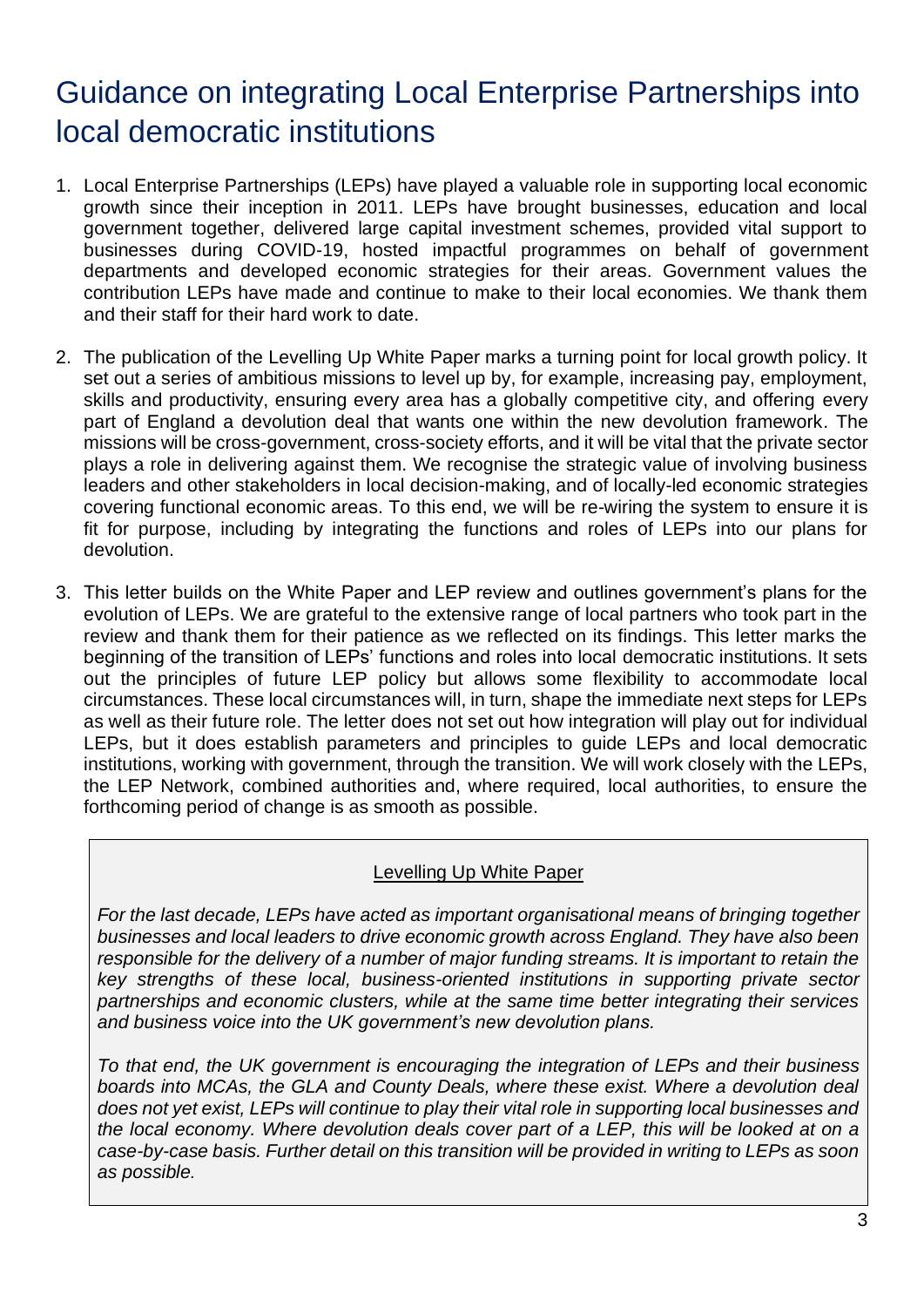# **Principles**

### **Integrating LEPs into our plans for devolution**

4. We will support the integration of LEP functions and roles into the institutions sitting at Levels 2 and 3 of the devolution framework: single institutions such as a (mayoral) combined authority ((M)CA), a county council or a unitary authority across a functional economic area with (Level 3) or without (Level 2) a directly elected mayor. LEP functions and roles will be integrated into institutions with devolved powers for the purpose of hosting a county deal, and the London Economic Action Partnership will be further integrated into the Greater London Authority. Where devolution deals have already been implemented, we expect LEPs' functions and roles can be integrated over the coming year. Where devolution deals are set to be negotiated, the integration of LEP functions, roles and boundaries will be considered as part of those negotiations, with LEPs supporting local leaders, where requested, to embed a private sector perspective into that conversation. Once a future devolution deal is agreed and implemented, or where an institution progresses to at least Level 2 of the devolution framework, LEP functions and roles can be integrated. Where no devolution deal is in place, LEPs will be maintained until a devolution deal is agreed, subject to future funding decisions. Where a devolution deal geography cuts across a current LEP geography, we will engage with local partners and consider the best outcome for local businesses on a case-by-case basis guided by local preferences. Democratically accountable local leaders will lead the integration of LEP functions and roles into their respective institutions, working jointly with LEPs and, where necessary, other local stakeholders.

### **Future role**

- 5. The future role of individual LEPs will differ depending on local circumstances and the status of devolution locally. Broadly, we expect the future role of LEPs – or the local democratic institution after LEP functions have been integrated – will be to:
	- a. Embed a strong, independent and diverse local business voice into local democratic institutions.
	- b. Carry out strategic economic planning in partnership with local leaders that clearly articulates their area's economic priorities and sectoral strengths. This should involve building and maintaining a robust local evidence base that identifies local strengths and challenges, future opportunities and the actions needed to support priority sectors, aligned to the relevant levelling up missions. The nature of this role will depend on individual LEPs' integration pathway. Across all pathways, LEPs, or local democratic institutions where LEP functions and roles have been integrated, should continue to use their convening power to bring together business, education and other local economic stakeholders.
	- c. Continue to deliver a number of functions on behalf of government departments, shaped by the local business voice where relevant. Future programme and funding decisions will be taken by each respective department according to their own decision-making and business planning processes, priorities and timescales. However, at the present juncture we would expect departments to continue to engage with LEPs, or begin to engage with the respective local democratic institution once LEP functions have been integrated, on the delivery of:
		- I. Growth Hubs, on behalf of the Department for Business, Energy and Industrial Strategy:
		- II. International trade and investment activity, provision of local business intelligence, grant funding and levelling-up focused projects, on behalf of the Department for International Trade;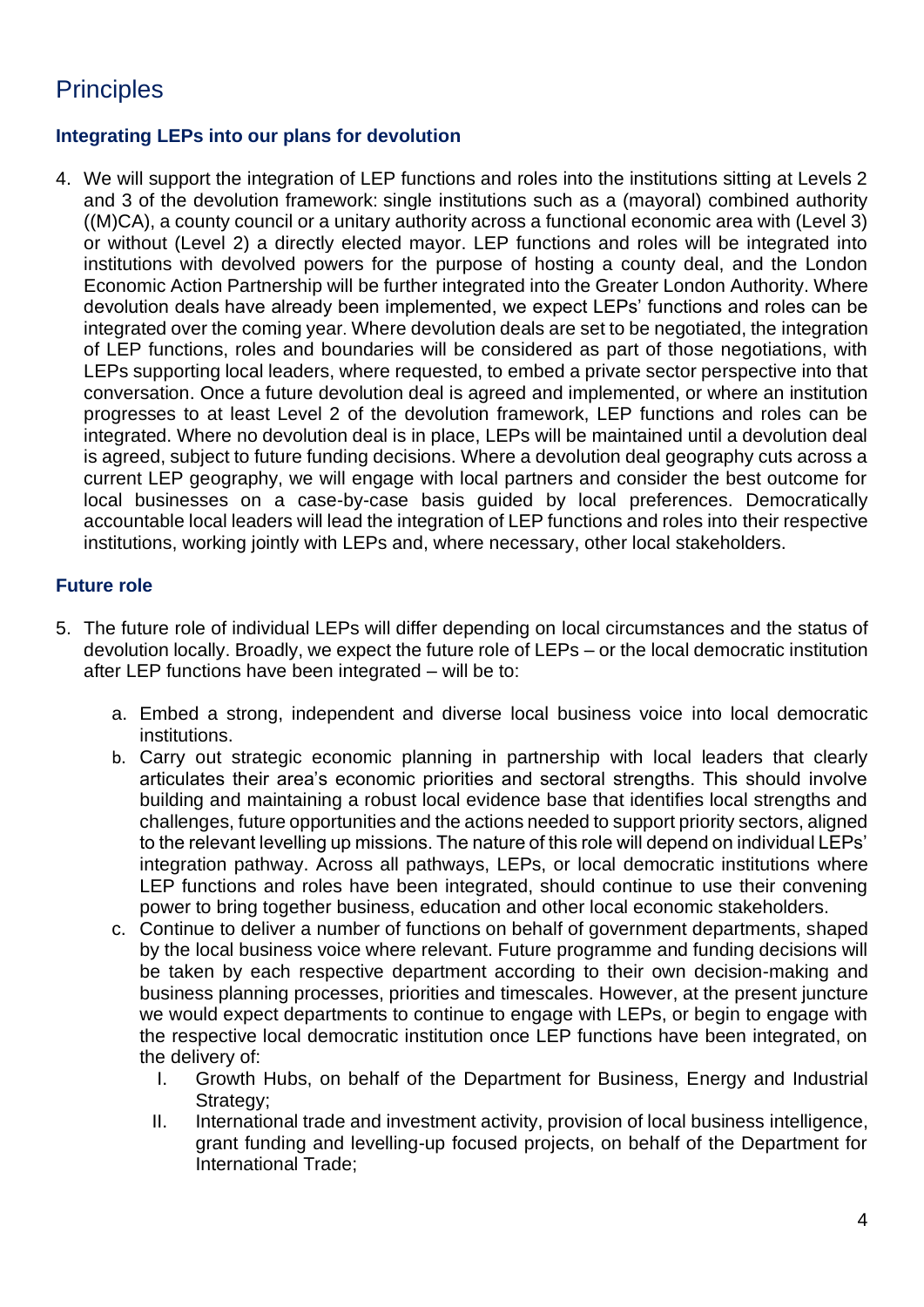- III. Local Digital Skills Partnerships, on behalf of the Department for Digital, Culture, Media and Sport;
- IV. Careers Hubs, on behalf of the Department for Education;
- V. Local skills analysis via Skills Advisory Panels, on behalf of the Department for Education; and
- VI. Monitoring and assurance pertaining to existing local growth programmes and funds for which LEPs are responsible.
- d. Where appropriate, LEP business boards can help broker and support new or deeper devolution deals, where requested by local partners. New or deeper devolution deals will not need to be signed off by LEPs.

### **Future funding**

- 6. For LEPs that are set to be integrated, we term their funding 'transition' funding. For LEPs that are not set to be integrated over the coming year or once their functions and roles have been integrated into local democratic institutions, we term their funding 'core' funding. We can confirm that we will provide core/transition funding of £375,000 for the full financial year 2022/23, subject to business case approvals. As set out in paragraphs 17(a) and 19–21, we will work with local partners to give effect to LEP integration at the earliest possible opportunity, where relevant.
- 7. Where LEPs are integrated into (M)CAs or institutions with devolved powers for the purpose of hosting a county deal and there are subsequent boundary changes, we will proportionately revise future core/transition funding grants, where required, on an individual basis. We will maintain the expectation that match funding of at least 50% of government's core funding grant must be secured. We will allow a reasonable proportion of LEP core funding to be used to cover essential preparatory work and legal costs associated with the integration process, where necessary. Our expectation is that only one set of external legal advice should be procured for every integration, with all parties agreeing on the legal questions to be resolved, where necessary.

### Integration pathways

- 8. The principles set out above will translate differently into different local contexts, largely depending on the status and outcome of local devolution negotiations. We expect individual LEPs will follow one of three 'integration pathways' (also illustrated in **Annex A):**
	- I. Integrating LEPs into (M)CAs or institutions with devolved powers for the purpose of hosting a county deal;
	- II. Maintaining LEPs until a devolution deal is agreed; or
	- III. Finding a local solution where one or more (M)CA or institution with devolved powers for the purpose of hosting a county deal covers only part of the LEP area, leaving part(s) of the LEP area outstanding.

At the present juncture, we expect most areas will either be on pathway I or II with only a few on pathway III.

### **Pathway I: Integrating LEPs into (M)CAs or institutions with devolved powers for the purpose of hosting a county deal**

9. We anticipate that all LEPs will eventually fully integrate into local democratic institutions in line with our mission to offer a devolution deal to everywhere that wants one by 2030.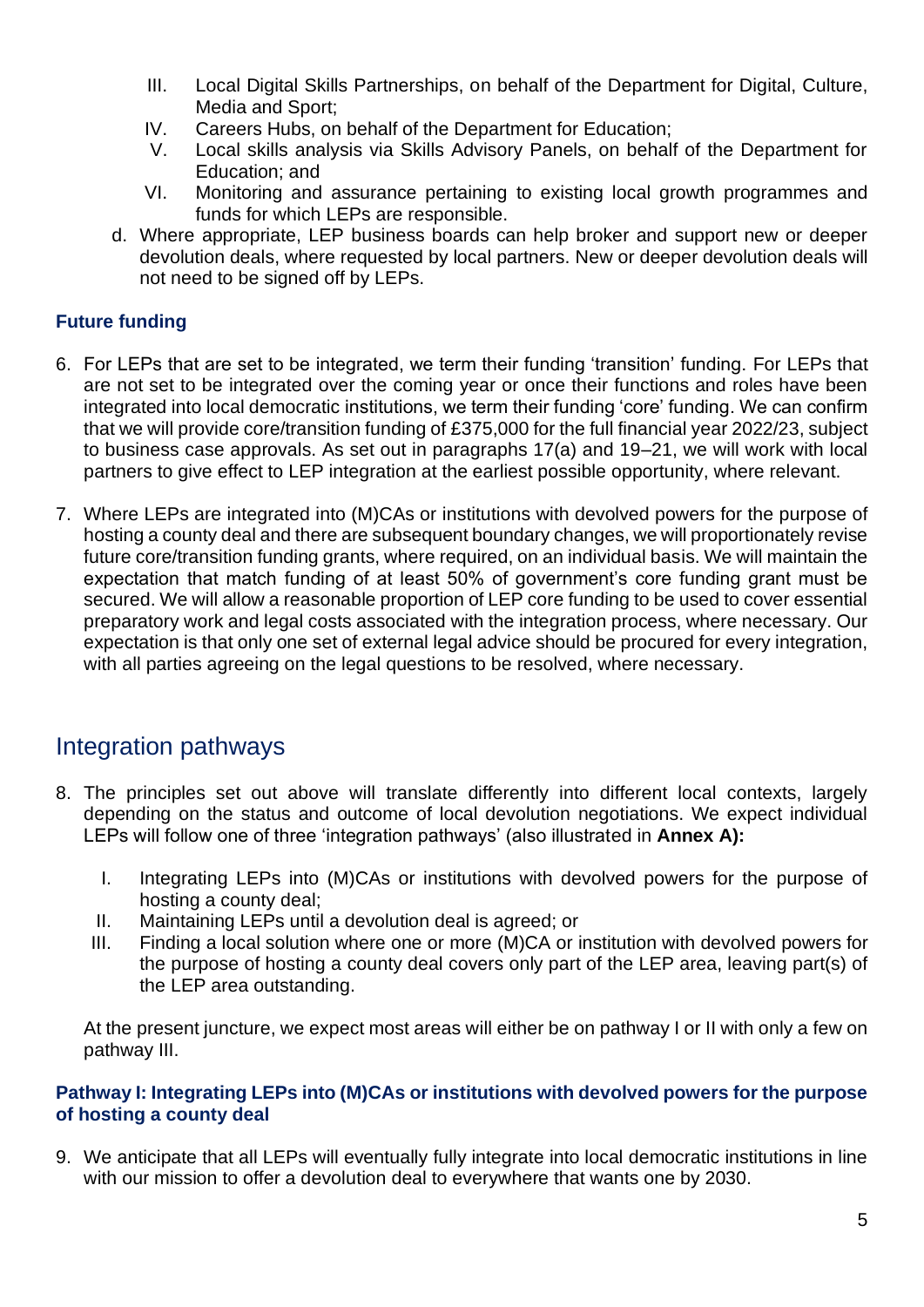- a. Where LEP geographies are coterminous with existing (M)CAs, we will support the integration of LEPs' functions and roles into those democratically accountable institutions.
- b. Where there are multiple LEPs within a single (M)CA or county deal area and boundaries are coterminous, we expect them to become one integrated institution on the geography of the constituent (M)CA or institution with devolved powers for the purpose of hosting a county deal. Where this involves boundary changes, Ministers will consider the preferred local solution put forward by local partners on a case-by-case basis, considering the guiding principles suggested for pathway III.
- c. Where there is one LEP area but multiple (M)CAs or institutions with devolved powers for the purpose of hosting a county deal which cut across its geography, we expect LEP functions and roles to integrate into those separate institutions.
- d. LEP functions and roles are part of Level 3 (top) and Level 2 (mid) of the devolution framework; they will not be integrated into institutions at Level 1 of the devolution framework, where local authorities are working together across a functional economic area or whole county area (for example, through a joint committee). In Level 1 areas, LEPs will likely follow either integration pathway II or III, or potentially a mixture.
- e. Since the 2018 LEP review, we have had a clear position on geographic boundary overlaps: they dilute LEPs' ability to set clear strategies for places and confuse the local growth landscape. All LEP overlaps must be removed through the process of LEP integration. This will be a 'red line' in our devolution negotiations.
- 10.We expect the future role of LEPs integrated into (M)CAs or institutions with devolved powers for the purpose of hosting a county deal will mirror the principles set out in paragraph 5, with some modifications. LEPs' functions and roles should complement and add value to the wider suite of decision-making powers we are devolving to local leaders, which presents opportunities to further join up activity and drive progress towards the levelling up missions. As set out in paragraphs 17(a) and 19–21, local democratic institutions should submit an 'integration plan' to government before 29 July 2022, or by 27 January 2023 where more time is required.
	- a. With regard to the business voice, the LEP board should become, or integrate with, the (M)CA or institution with devolved powers for the purpose of hosting a county deal's business board. The (M)CA or institution with devolved powers for the purpose of hosting a county deal will have the flexibility to preserve the current LEP board as a sub-board or merge the LEP board into an existing or new internal business board(s). Local leaders will also have the flexibility to adjust the membership of the newly integrated business board, including by inviting the participation of local economic partners outside of the business community, and can re-brand as necessary. The business board should be consulted on all relevant economic decisions. Any new business board members must be appointed through an open process. That process should ensure appointees are politically independent and able to provide a constructive check and challenge on local decisionmaking using their private sector perspective. (M)CAs and institutions with devolved powers for the purpose of hosting a county deal must, in their integration plans and as part of any future devolution negotiations, set out how they will ensure business boards are meaningfully involved in decision making and openly recruited, which will be a prerequisite for the release of further core/transition funding. Any newly integrated business voice function should play an active role in partnerships such as Town Deal Boards, where those partnerships currently have local LEP participation at the request of local partners. Where the LEP is mentioned in statute, in due course we will amend so that it reflects any new arrangements.
	- b. With regard to strategic economic planning and maintaining a local economic evidence base, the (M)CA or institution with devolved powers for the purpose of hosting a county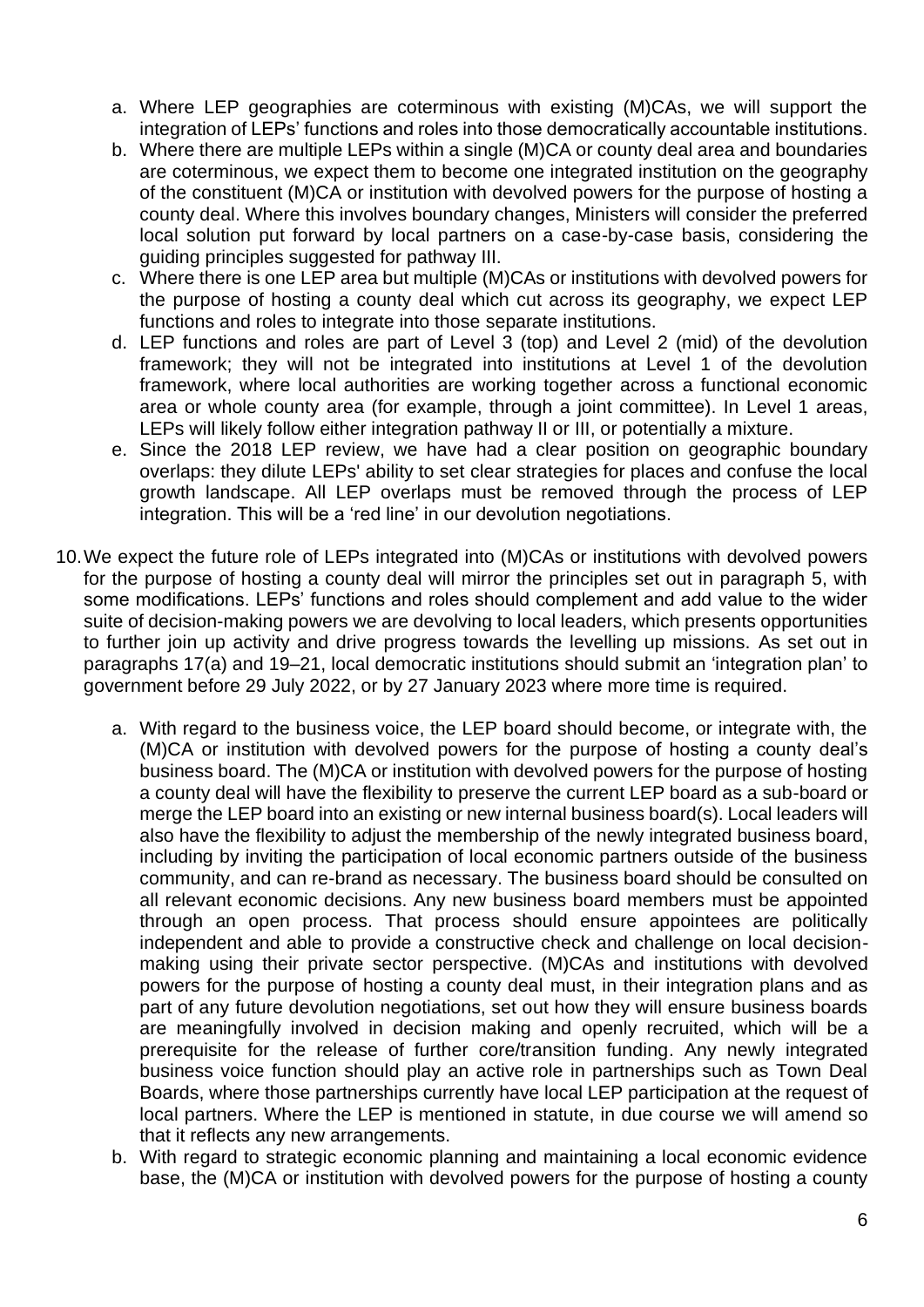deal will decide the direction and balance of these activities. This role must be additional to any statutory planning obligations, such as apply to the GLA.

- c. With regard to the functions LEPs currently deliver on behalf of government departments, please see paragraph 5(c).
- d. With regard to devolution negotiations, LEPs can offer advice where requested by local partners on deepening their devolution deals. Devolution deals will not be subject to sign off by LEPs.
- 11.The principles of future funding for LEPs as set out in paragraphs 6 and 7 apply to all LEPs. Where LEPs are integrated, (M)CAs or institutions with devolved powers for the purpose of hosting a county deal will be allocated the core funding LEPs currently receive, subject to integration plan and business case approvals. Any long-term future funding for the integration of LEP functions and roles will be subject to future funding decisions and business planning. Our intention, however, is that any future funding that is provided for the integration of LEP functions and roles will be additional to any capacity funding agreed as part of individual devolution deals.

### **Pathway II: Maintaining LEPs until a devolution deal is agreed**

- 12.We want to ensure businesses outside of devolution areas are still able to access the support, insights and representation LEPs currently provide. Where no devolved institutions exist in an area, we will support LEPs as they are currently constituted until there is devolution, subject to future funding decisions. This also applies to Level 1 devolved institutions – the lowest tier of the new devolution framework – unless and until they progress onto a higher level. Where a future devolution deal is agreed, or where the devolved institution progresses to a higher level of the devolution framework, LEPs will move onto integration pathway I.
- 13.The future role of LEPs will mirror the principles set out in paragraph 5 with some modifications.
	- a. With respect to business voice, we will support LEPs to continue to embed a strong, independent and diverse local business voice into the local decision-making fora they are party to. Local authorities in England may wish to consult with LEPs, along with other local partners, as part of the development of local plans and applications to local growth funds such as the UK Shared Prosperity Fund (UKSPF) or Levelling Up Fund, where projects have an economic development purpose. We encourage all local and relevant national partners to engage with LEPs where a private sector and economic perspective can add value to local decision-making and expect LEPs to readily offer advice where requested.
	- b. With regards to strategic economic planning, we will support LEPs to develop local economic strategies and maintain business and economic intelligence for their areas. LEPs outside of devolution areas should set how they intend to utilise their strategic economic function (alongside the other functions and roles set out here) in their delivery plans (see paragraph 15 for more details). These should be published by 30 June 2022. In considering how to employ their strategic economic development function, LEPs should consider what will add most value to their local area, aligning where possible to the levelling up missions set out in the Levelling Up White Paper, in particular mission  $1<sup>1</sup>$ .
	- c. With regards to the functions LEPs currently deliver on behalf of government departments, please see paragraph 5(c).
	- d. With regard to devolution negotiations, LEPs can offer advice where requested by local partners on deepening their devolution deals. Devolution deals will not be subject to sign off by LEPs.

<sup>1</sup> By 2030, pay, employment and productivity will have risen in every area of the UK, with each containing a globally competitive city, with the gap between the top performing and other areas closing.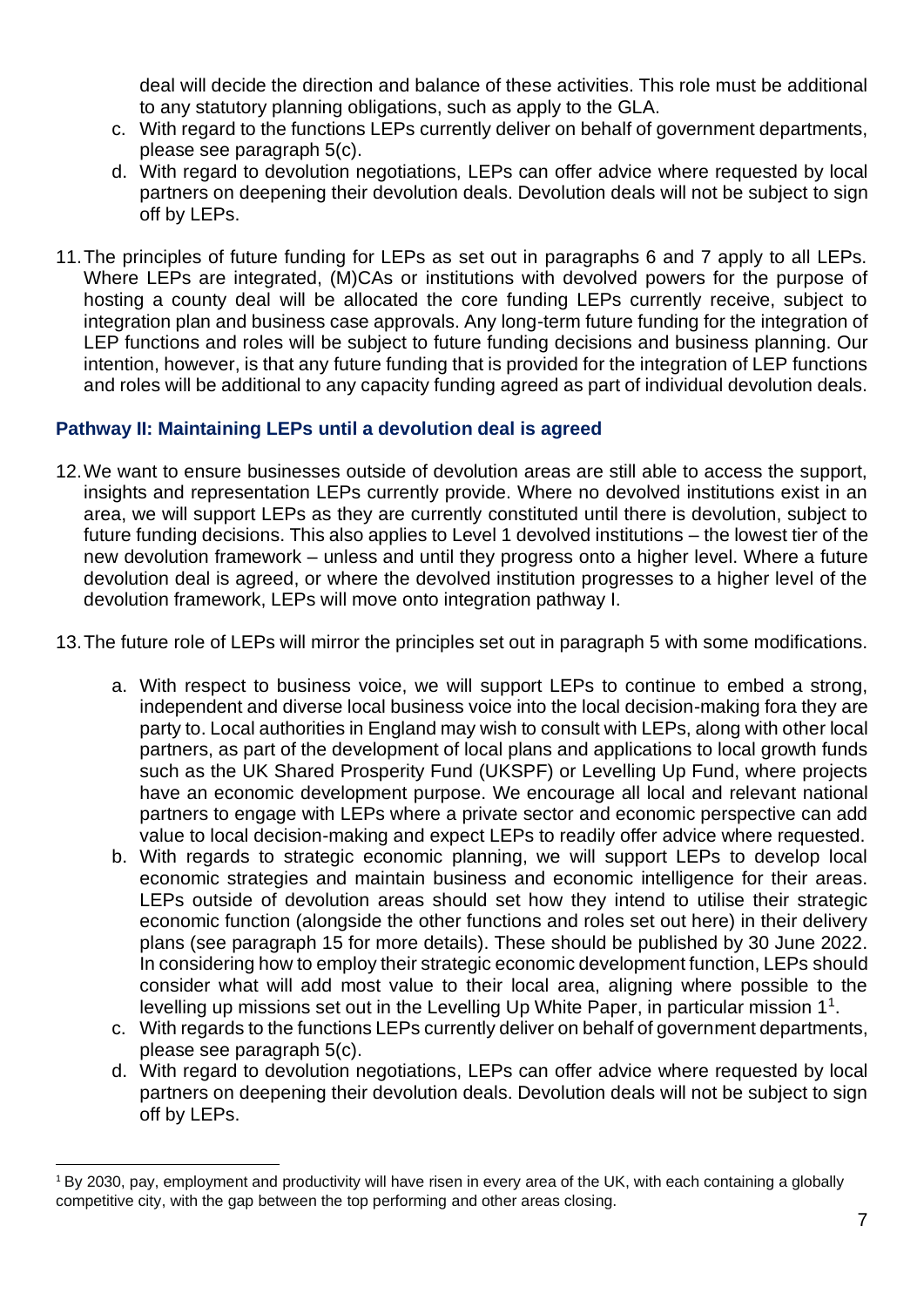- 14.The principles of future funding decisions set out in paragraphs 6 and 7 apply to all LEPs. Our position on core funding provides LEPs with clarity for the coming financial year as a whole, with LEPs on pathway II set to receive £375,000. Subject to future business case approvals, LEPs on pathway II will continue to be the recipient of core funding and their respective local authority will remain the accountable body. Devolution is a process and not an event, and we recognise that some areas may need time to decide which if any devolution arrangement is right for them. As above, any long-term future funding for LEPs outside of (M)CA or county deal areas will be subject to future funding decisions and business planning. We will keep this position under review, considering the progress of local devolution negotiations.
- 15.There will be two parts to our approach to assuring LEPs on pathway II, covering: (a) the coming financial year (2022/23); and (b) the period thereafter.
	- a. As part of the current assurance monitoring process, we ask that all LEPs publish their delivery plans for the coming year (2022/23) by 30 June 2022 at the latest. These documents should set out how LEPs intend to use the full range of their core functions and roles (as set out in paragraphs 13a–d) to support their local economies and local decision-making. Government will work with LEPs to develop measures to report against in these plans. These will be considered as part of the annual assurance process. The National Local Growth Assurance Framework (NLGAF) will continue to apply to LEPs as at present.
	- b. For future years, we will ask LEPs on this pathway to agree delivery plans alongside delivery and performance metrics with government in advance of publication. Our current expectation is that LEPs will need to submit draft delivery plans for 2023/24 by 25 November 2022. Future provision of core funding will be subject to agreement of these plans with government and, thereafter, subject to meeting agreed delivery and performance metrics. We intend to amend the NLGAF over the coming year to ensure our future requirements of LEPs remain proportionate to their revised role and functions.

### **Pathway III: Finding a local solution where one or more (M)CA or institution with devolved powers for the purpose of hosting a county deal covers only part of the LEP area, leaving part(s) of the LEP area outstanding**

16.Integrating LEP functions and roles into (M)CAs and institutions with devolved powers for the purpose of hosting a county deal may create boundary issues in some areas. We will engage with local partners to understand the range of possible outcomes for LEP integration in such cases, which we will consider on a case-by-case basis through the integration plan process guided by local preferences. If an (M)CA or institution with devolved powers for the purpose of hosting a county deal cuts across a LEP area and only part of the LEP area is integrated, leaving another part outstanding, we will consider each case against the following guiding principles. We will want to hear from local partners on their preferred local solution for dealing with any outstanding areas. We expect that each local solution will provide a template for other LEPs in similar circumstances to consider. Any outstanding overlaps between LEP geographies must be removed as part of the preferred local solution.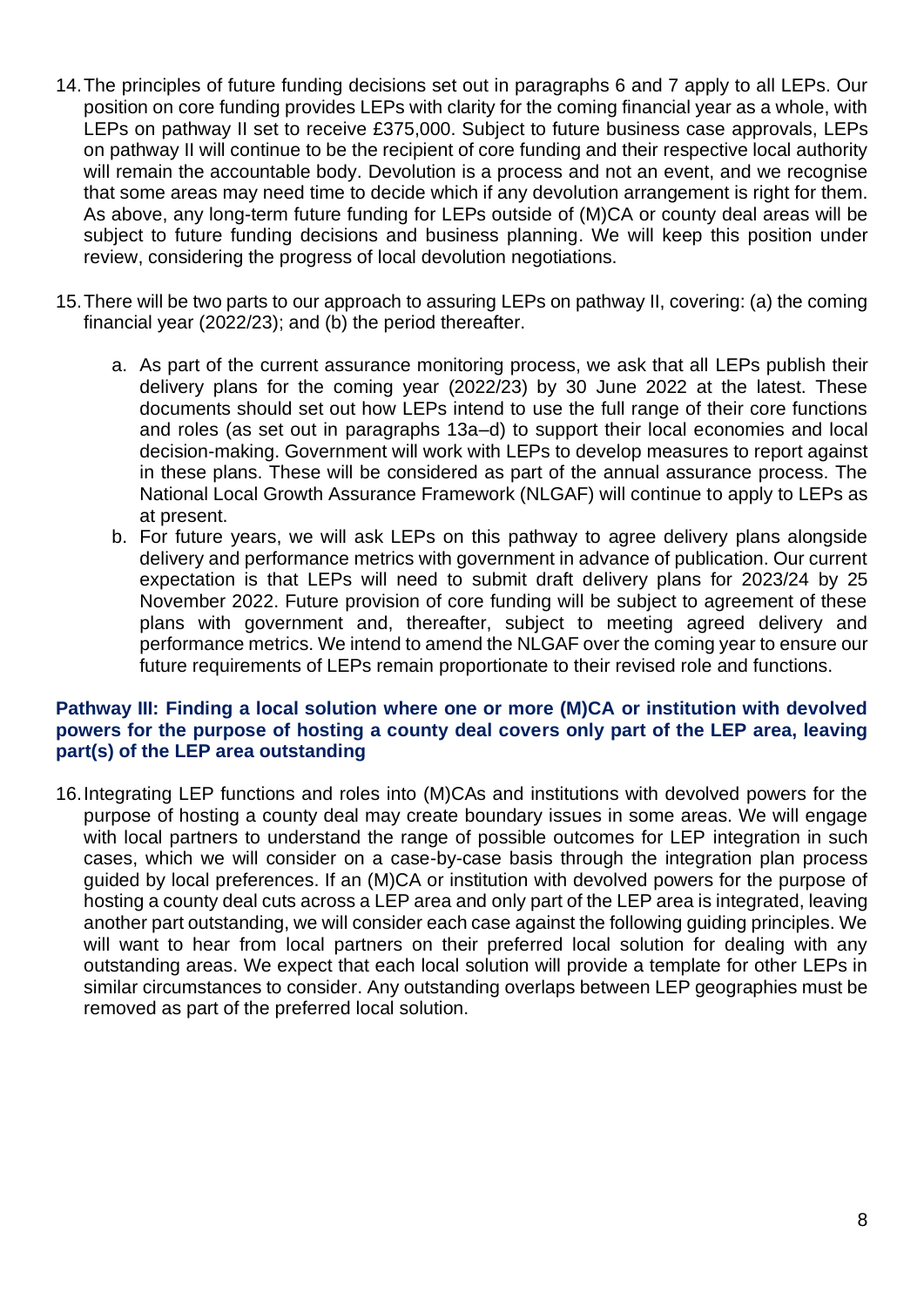

### *Further information on guiding principles*

- a. It may not make sense in most instances to maintain all LEP functions and roles in geographies that are substantially below the functional economic area level.
- b. Where there are multiple local authorities in the outstanding area, a lead local authority should be appointed, and service agreements signed, to ensure coverage across the LEP area. The host local authority should, where possible, be a UTLA. With regards to the functions and roles of the local authority that absorbs the LEP:
	- i. We encourage the local authority to consider a range of options to maintain an independent business board. The local authority should present its preferred option to government through the process of developing an integration plan. Depending on local context, this may involve using or re-purposing an existing business board function within the local authority or area; creating a new business board; or potentially accessing advice and input from established private sector organisations with a relevant geographic remit. The business board should be consulted on all relevant economic decisions. Local authorities must, in their integration plans, set out how they will ensure business boards are meaningfully involved in decisions and openly recruited or appointed, which will be a prerequisite for the release of future core funding. Any newly integrated business voice function should play an active role in partnerships such as Town Deal Boards, where those partnerships currently have local LEP participation at the request of local partners.
	- ii. In most instances, we would not expect the host local authority to undertake additional strategic economic planning or maintain additional local economic intelligence on behalf of the outstanding area for the reason set out in (a), unless there is a strong strategic and economic case.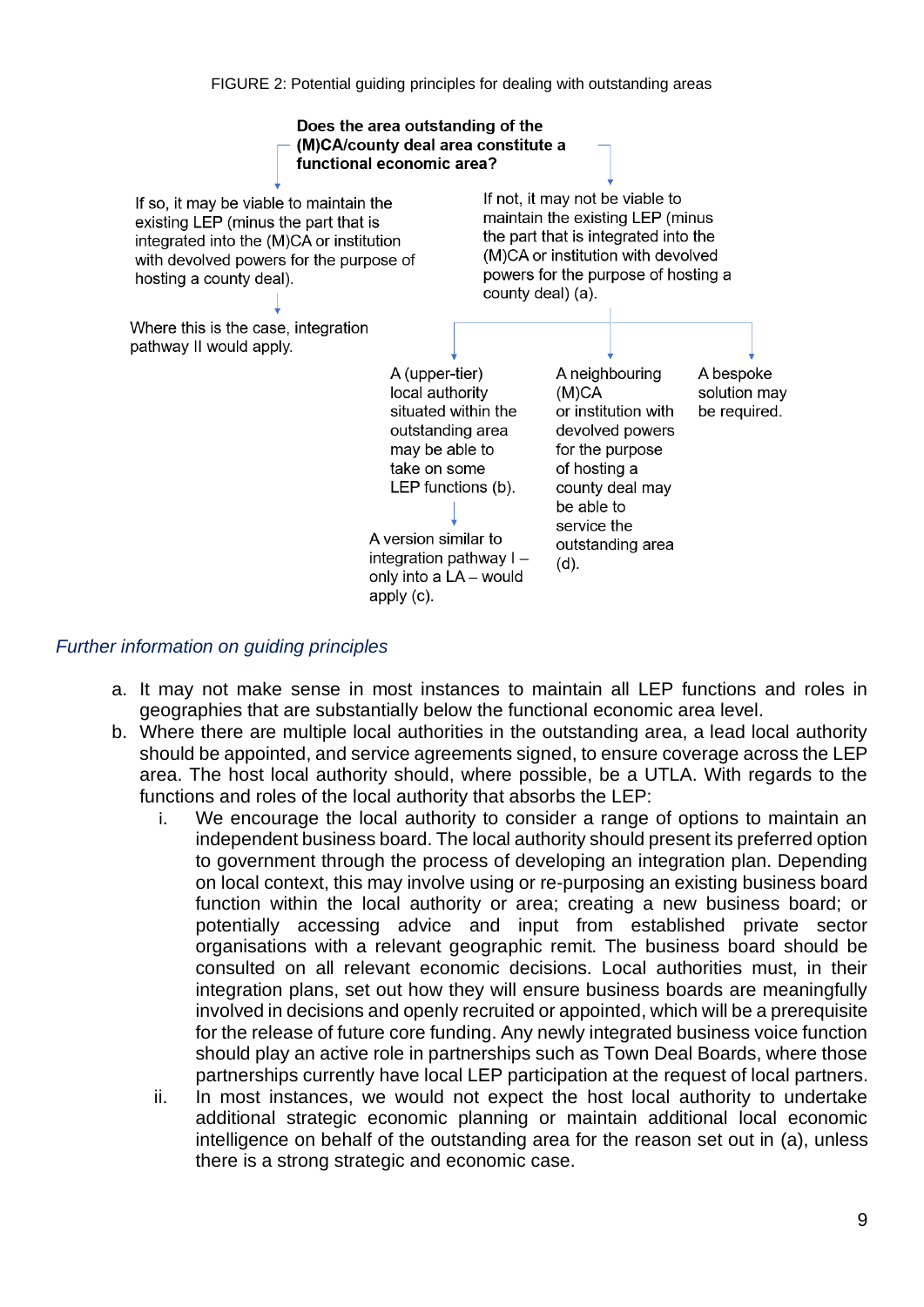- iii. With regards to the functions LEPs currently deliver on behalf of government departments, please see paragraph 5(c).
- c. The process for integrating LEP functions and roles into local authorities would look similar to LEP integration on pathway I, only a local authority would be the 'recipient'. We will similarly expect the local authority to produce an integration plan setting out how it intends to take on the LEP's functions and roles pertaining to the outstanding area, where this is the agreed local solution.
- d. Alternatively, a neighbouring (M)CA or institution with devolved powers for the purpose of hosting a county deal – but not a LEP – may, in some instances, be able to 'serve' the outstanding area. It will be for the (M)CA or institution with devolved powers for the purpose of hosting a county deal to ascertain whether this arrangement is legally feasible, considering, for example, the formal powers conferred by its devolution deal. Where it is feasible, a proportionate mechanism should be agreed for the outstanding area to be able to input into decision-making processes which have a bearing on its local economy. This mechanism should be jointly developed between the (M)CA or institution with devolved powers for the purpose of hosting a county deal and the council(s) covering the outstanding area.

## **Timescales**

- 17.We expect individual LEPs will need a variable amount of time to integrate into local democratic institutions.
	- a. LEPs in areas where there are existing (M)CAs can be integrated over the coming year. Where integration can happen quickly, and if integration plans can be developed, given proper consideration and approved, mitigating any consequences for neighbouring areas and managing any implications for staff, where relevant, we will work with local partners to give effect to the integration of LEP functions and roles at the earliest practicable opportunity, subject to HMT business case approval. This will require submission of an integration plan before 29 July 2022. There will be a second opportunity to submit an integration plan, by 27 January 2023, where more time is needed. We expect that LEP integration into new (M)CAs or institutions with devolved powers for the purpose of hosting a county deal will likely take longer, considering the time required to negotiate, implement and legislate for new deals.
	- b. We acknowledge that LEP integration in areas where devolved institutions do not presently exist will depend on the timing of any future devolution deal.
	- c. Some LEPs on integration pathway III may need to wait until there is clarity on the outcome of local devolution negotiations to be able to fully consider their options for integration. Where there is uncertainty on local devolution, LEPs should engage with government.
- 18.Key near-term milestones during this period, which should be treated as illustrative, are outlined in **Annex B**.

### Integration plans

19.It is important that LEP functions and roles are considered as part of any deal negotiation process and that integration plans are developed in parallel. Integration plans must, at a minimum, take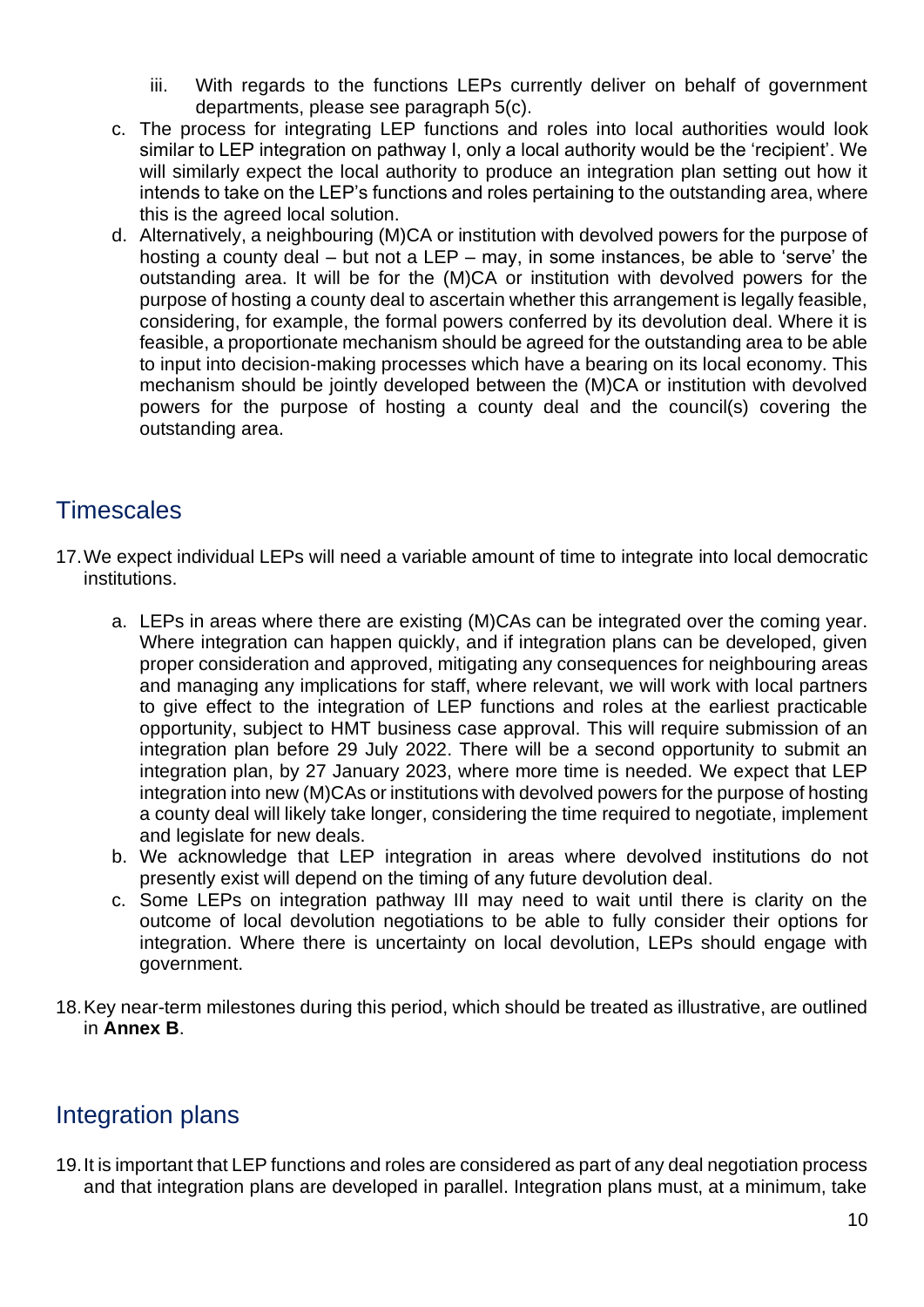account of all of the above considerations and highlight any additional considerations that are locally specific. The plans must include considerations that are specific to existing LEPs, including how any outstanding liabilities, the transfer (novation) of contractual obligations, any capital underspend and assets will be dealt with. We expect individual LEPs will need to handle each matter differently depending on their present and historic circumstances. Where the LEP is to be integrated, (M)CAs and institutions with devolved powers for the purpose of hosting a county deal must have regard to whether the Transfer of Undertakings (Protection of Employment) (TUPE) principle applies, considering how they intend to discharge their new roles and functions. This matter should be treated with the upmost sensitivity. Should a LEP decide to wind down where its functions and roles are to be integrated, the plans should give regard to all matters and impacts that need to be considered as part of that process. We will provide an illustrative template for integration plans.

- 20.On integration pathway I, (M)CAs or institutions with devolved powers for the purpose of hosting a county deal will lead the development of the plans, setting out how the integration of LEP functions and roles will add value to and align with existing and scheduled activity. LEPs that already have the legal personality of a combined authority should still produce an integration plan, omitting considerations that do not apply. This also applies to the GLA. On integration pathway III, integration plans should be developed by the body that is to take on the LEP's functions and roles pertaining to any outstanding area(s) – i.e., the local authority, (M)CA or institution with devolved powers for the purpose of hosting a county deal, depending on the preferred local solution – led by their democratically accountable local leaders in consultation with other relevant parties. In both instances, the respective local LEP(s) should play a key role in co-developing the plan and should sign it off prior to its submission to government for consideration by the relevant departments. Key local stakeholders should be involved in the development of the plans from an early stage. Commercially sensitive information pertaining to the LEP may be submitted in parallel to the main integration plan. We will not require an integration plan for LEPs on integration pathway II unless and until there is local devolution – see paragraph 15 for the assurance considerations that apply to LEPs on this pathway.
- 21.The functions and roles agreed as part of the integration plans will form the basis of our core funding grant offer letter pertaining to LEPs on pathways I and III. Performance against these functions and roles will inform future individual core funding decisions. Where a LEP's functions and roles are integrated, individual integration plans will inform our approach to assurance.

### Engagement and next steps

22.To ensure as smooth a transition as possible, we will set up a regular rhythm of engagement with the LEP Network. We encourage individual LEPs to cascade initial questions about the transition to the LEP Network. We will pursue a similar arrangement at working level with the M10 group of Mayors for questions pertaining to combined authorities. LEPs that are set to be integrated over the coming year will, in due course, be assigned an 'account manager' within government – an Area Lead within the Cities and Local Growth Unit – who will be able to respond to and escalate locally specific issues and questions pertaining to the development of integration plans where required. Government will provide an illustrative template for these plans. For further information, and to submit integration plans once complete, contact: [LEP.Integration@levellingup.gov.uk.](mailto:LEP.Integration@levellingup.gov.uk)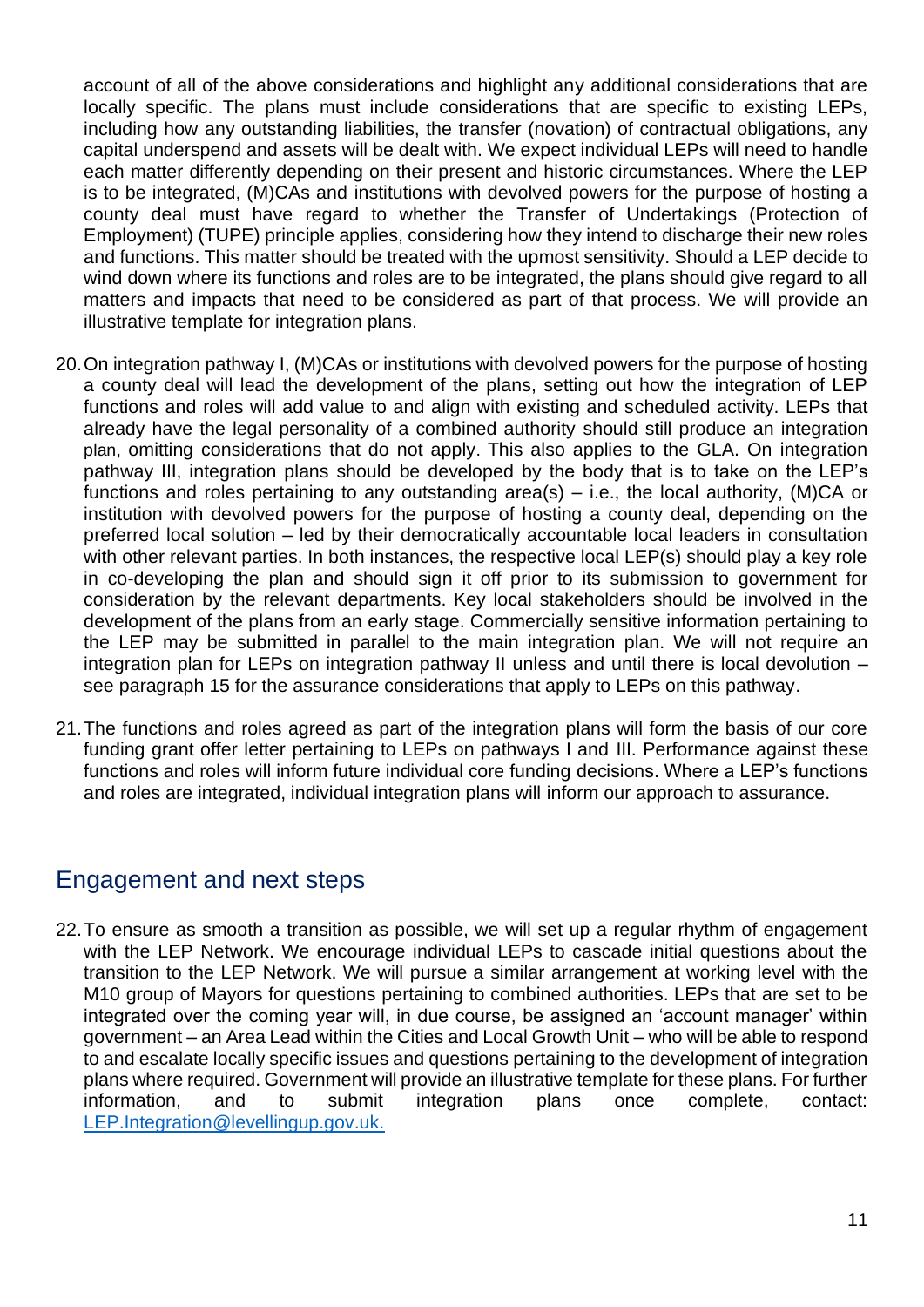### **Annex A – Integration pathways**

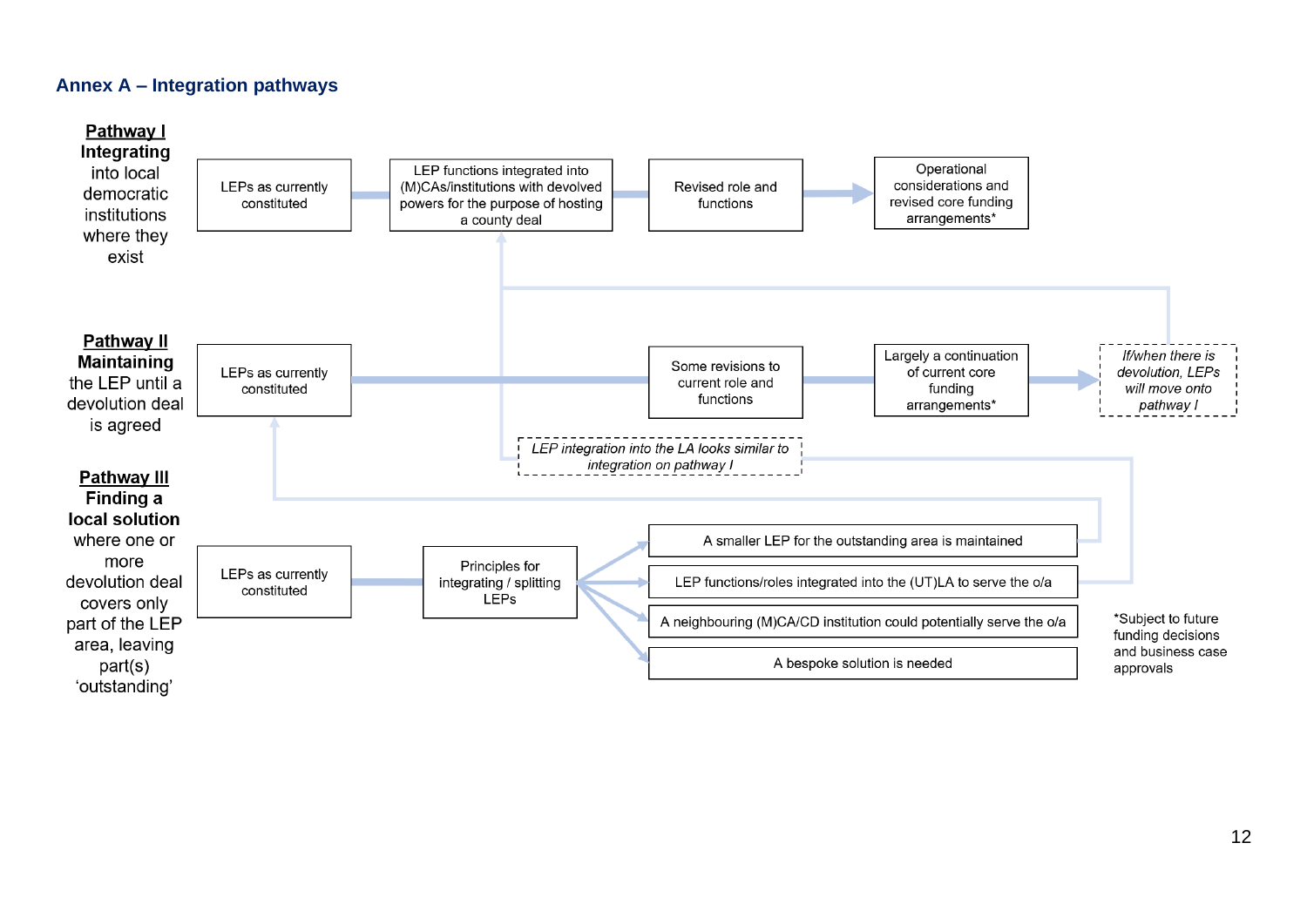### **Annex B – Illustrative milestones**

| 2022           |                                                                                                                                                                                                                                                                                                                                                                                                                                                                                        |  |
|----------------|----------------------------------------------------------------------------------------------------------------------------------------------------------------------------------------------------------------------------------------------------------------------------------------------------------------------------------------------------------------------------------------------------------------------------------------------------------------------------------------|--|
| 31 March       | LEPs, (M)CAs and local authorities receive and consider this letter<br>$\bullet$<br>and discuss the integration pathway that applies to them.                                                                                                                                                                                                                                                                                                                                          |  |
| April          | LEPs and (M)CAs should now have a sense of which integration<br>$\bullet$<br>pathway applies to them. Integration plans for LEPs that are to be<br>integrated this year should begin to be developed, where local<br>partners are able to move quickly. Government will provide an<br>illustrative template for integration plans.<br>CLGU officials will commence a regular rhythm of engagement with<br>$\bullet$<br>the LEP Network and, at working level, the M10 group of Mayors. |  |
|                | LEPs and (M)CAs on integration pathways I and III will be assigned<br>$\bullet$<br>an 'account manager' who will support the transition to integration.                                                                                                                                                                                                                                                                                                                                |  |
| 30 June        | LEPs on pathway II should publish their delivery plans for financial<br>$\bullet$<br>year 2022/23, as set out in paragraph 15(a).                                                                                                                                                                                                                                                                                                                                                      |  |
| 29 July        | LEPs and (M)CAs on pathway I will have an early opportunity to<br>$\bullet$<br>submit their integration plans, as set out in paragraphs 17(a) and<br>$19 - 21.$                                                                                                                                                                                                                                                                                                                        |  |
| Late September | Government will respond to the first tranche of integration plans.<br>$\bullet$                                                                                                                                                                                                                                                                                                                                                                                                        |  |
| October        | Where government agrees with the integration plans, LEPs and<br>$\bullet$<br>(M)CAs should proceed to implement them as agreed.                                                                                                                                                                                                                                                                                                                                                        |  |
| 25 November    | LEPs on pathway II should submit draft delivery plans to<br>$\bullet$<br>government for the following year (2023/24), as set out in<br>paragraph 15(b).                                                                                                                                                                                                                                                                                                                                |  |
| 2023           |                                                                                                                                                                                                                                                                                                                                                                                                                                                                                        |  |
| January        | Government will seek to agree delivery plans for the coming year<br>$\bullet$<br>(2023/24) with LEPs on pathway II.                                                                                                                                                                                                                                                                                                                                                                    |  |
| January 27     | Combined authorities and LEPs on pathway I will have a second<br>$\bullet$<br>opportunity to submit their integration plan, as set out in<br>paragraphs 17(a) and 19-21.                                                                                                                                                                                                                                                                                                               |  |
| Late March     | Government will respond to the second tranche of integration<br>$\bullet$<br>plans.                                                                                                                                                                                                                                                                                                                                                                                                    |  |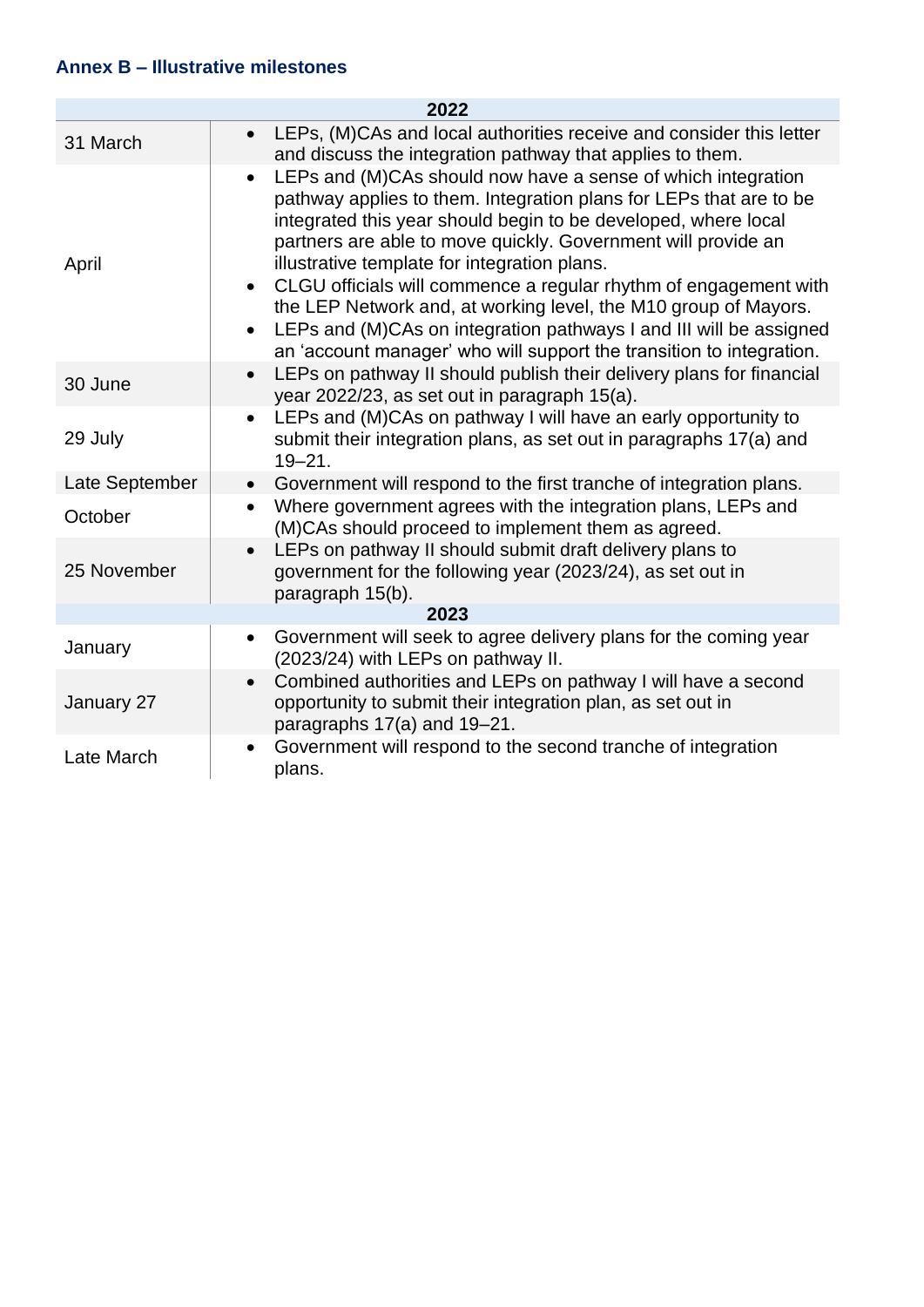**Item 5**

**Notes of meeting held 16.3.22**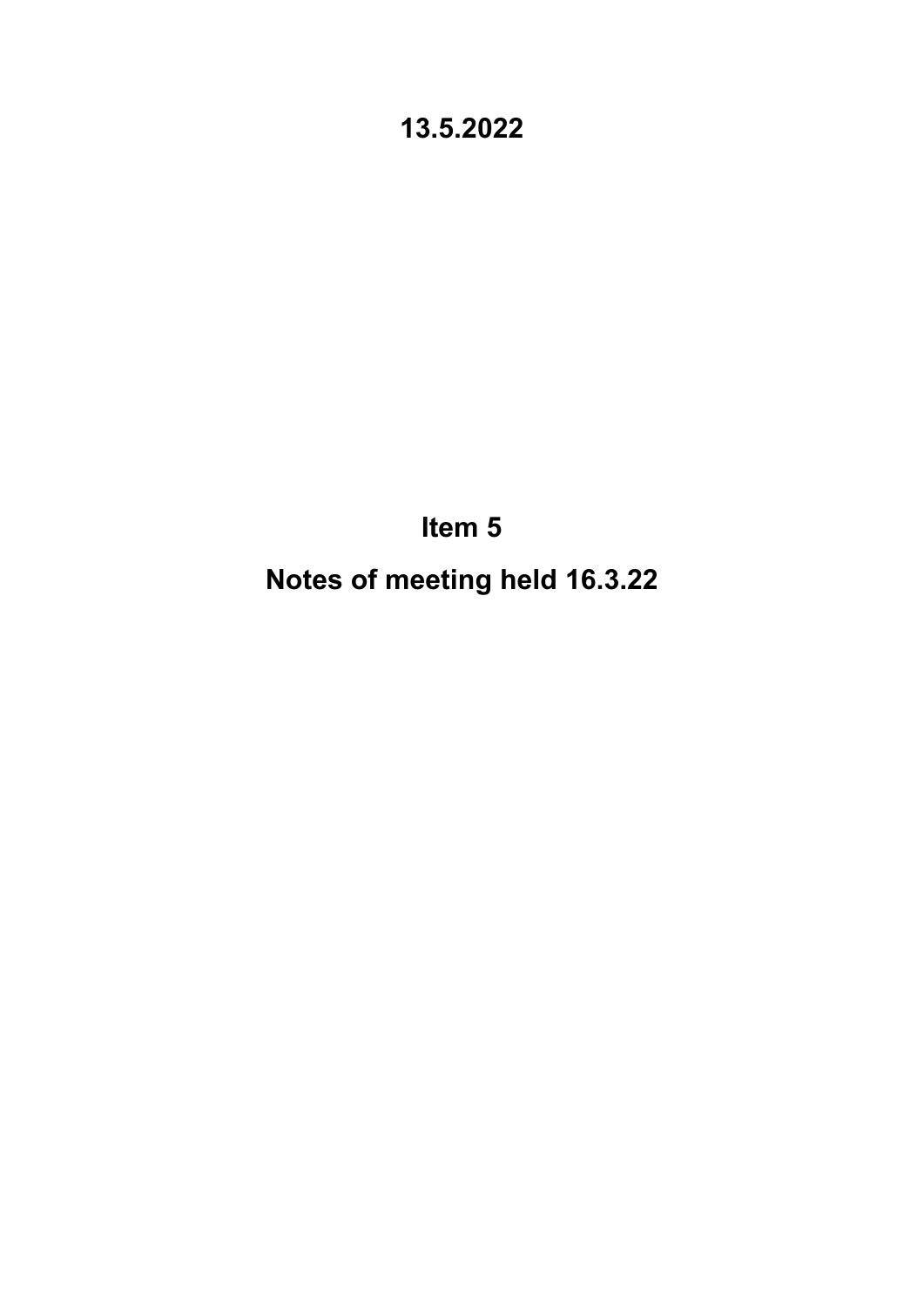

### **Solent Local Enterprise Partnership Meeting of the Board of Directors**

Held on Wednesday 16 March 2022 at 08:00 - 09:00 via Teams

| Present                | In Attendance                                                        |
|------------------------|----------------------------------------------------------------------|
| Anne-Marie Mountifield | James Fitzgerald (Portsmouth City Council - as the Accountable Body) |
| Brian Johnson (Chair)  | Richard Jones (LEP Executive)                                        |
| Alison Wilson          | Stuart Baker (LEP Executive)                                         |
| Ben Dowling            | Crispin Dick (Company Secretary)                                     |
| <b>Edward Heron</b>    | Sarah Bosley (BEIS)                                                  |
| Graham Burgess         | Jack Elias (CLGU)                                                    |
| Graham Barnetson       |                                                                      |
| Graham Galbraith       |                                                                      |
| Jo Sawford             | <b>Apologies</b>                                                     |
| Lora Peacey-Wilcox     | Daniel Fitzhenry                                                     |
| Rachael Randall        | <b>Nick Loader</b>                                                   |
| David Youngs           | Clare Mulholland (BEIS)                                              |
| Paula Swain            | Sophie Mallon (Portsmouth City Council - as the Accountable Body)    |

| Item |                                                                                                                                                                                                   | <b>ACTION</b> |
|------|---------------------------------------------------------------------------------------------------------------------------------------------------------------------------------------------------|---------------|
| 1.   | <b>Welcome and Introduction</b><br>All were welcomed to the meeting and introductions were provided for Jack Elias as new area<br>coordinator for the Solent at the Cities and Local Growth Unit. |               |
|      | <b>Apologies for Absence</b>                                                                                                                                                                      |               |
|      | Apologies were noted from Daniel Fitzhenry, Nick Loader, Clare Mulholland and Sophie Mallon.                                                                                                      |               |
| 2.   | Notes of meeting held on 10 December 2021.                                                                                                                                                        |               |
|      | The minutes from the Board meeting on 10 December 2021 were Agreed.                                                                                                                               |               |
| 3.   | <b>Matters Arising and declarations of interest</b>                                                                                                                                               |               |
|      | The following matters arising were raised:                                                                                                                                                        |               |
|      | Page 2 - Meeting between Paula Swain and James Ford was confirmed to have taken place.                                                                                                            |               |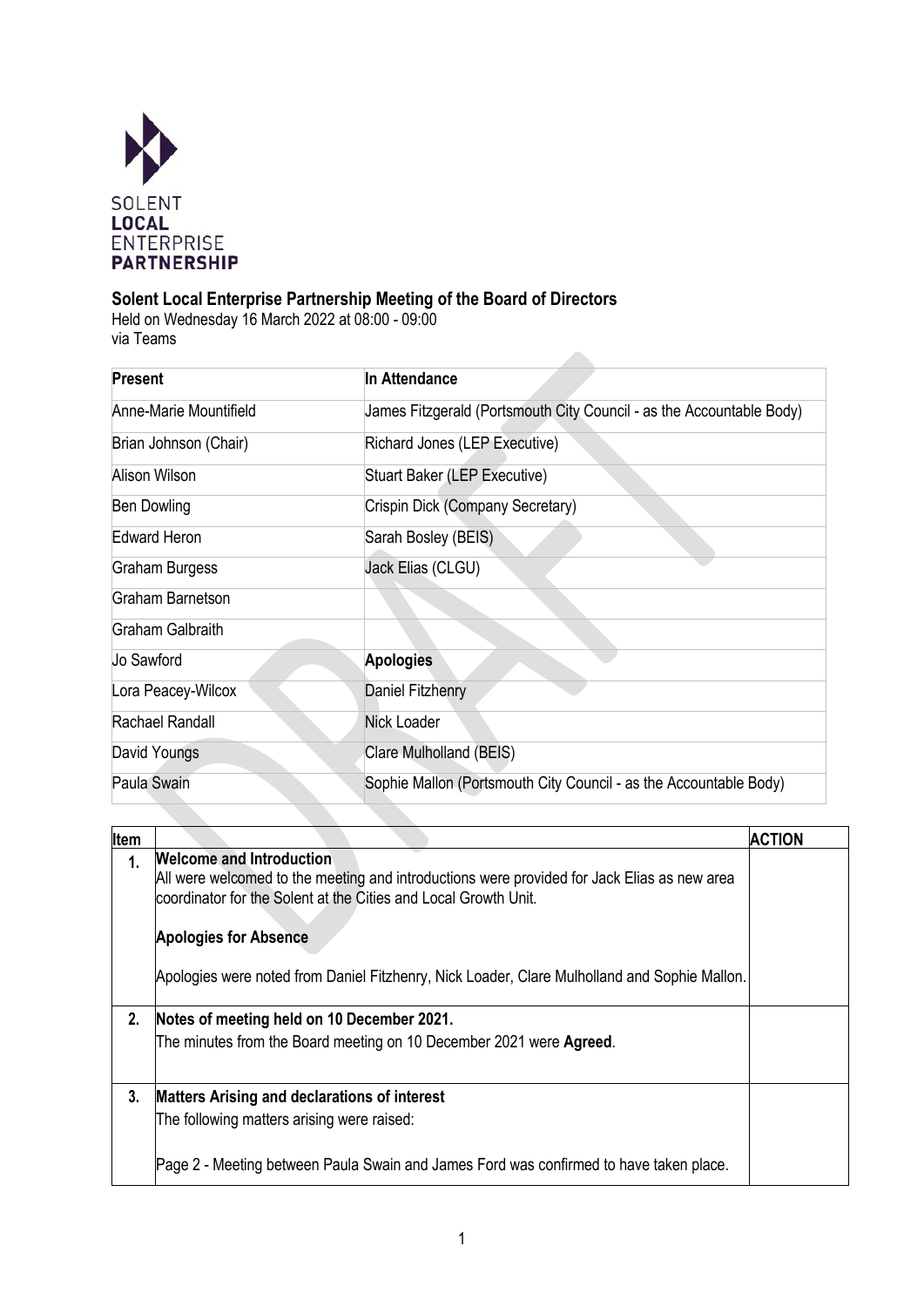Page 5 - Notice for the AGM has been issued to LEP Members. Page 6 - Solent LEP Assurance Framework has been published and the S151 Officers confirmatory letter has also been submitted to HMG in line with the required timeframe. Declarations of Interest The following interests were noted ahead of the meeting: Alison Wilson Item 4 - Owner of Balmer Lawn Hotel - competitor to one applicant to Building Back Greener Fund Anne-Marie Mountifield Item 4 - Family member lives adjacent to Enterprise Zone Item 6 – Chair of Maritime UK Solent Ltd and board Director Brian Johnson Item 4 – Chair of Solent Freeport Consortium Limited and board Director Edward Heron Item 4 - HCC scheme lead for Stubbington Bypass and EZ Road Graham Barnetson Item 4 - General interest noted in the IOW Floating Bridge (location of business) Item 6 - Maritime UK Solent Ltd Director Graham Burgess Item 4 - HCC scheme lead for Stubbington Bypass and EZ Road Graham Galbraith tem 4 - University of Portsmouth lead for Centre for Enzyme Innovation Project Lora Peacey-Wilcox Item 4 - Isle of Wight Scheme lead for Floating Bridge 6 and Branstone Farm Paula Swain Item 4 - Solent Freeport Consortium Limited Director Rachael Randall Item 4 - General interest in the IOW Floating Bridge (location of business) and family member undertaking a degree apprenticeship where employer is the architect that designed the new brewery and visitor centre at Branstone Farm. Stuart Baker Item 4 - HCC scheme lead for Stubbington Bypass and EZ Road - spouse works in an unrelated role at HCC Item 6 – Managing Director of Maritime UK Solent Ltd and Board Director General Noting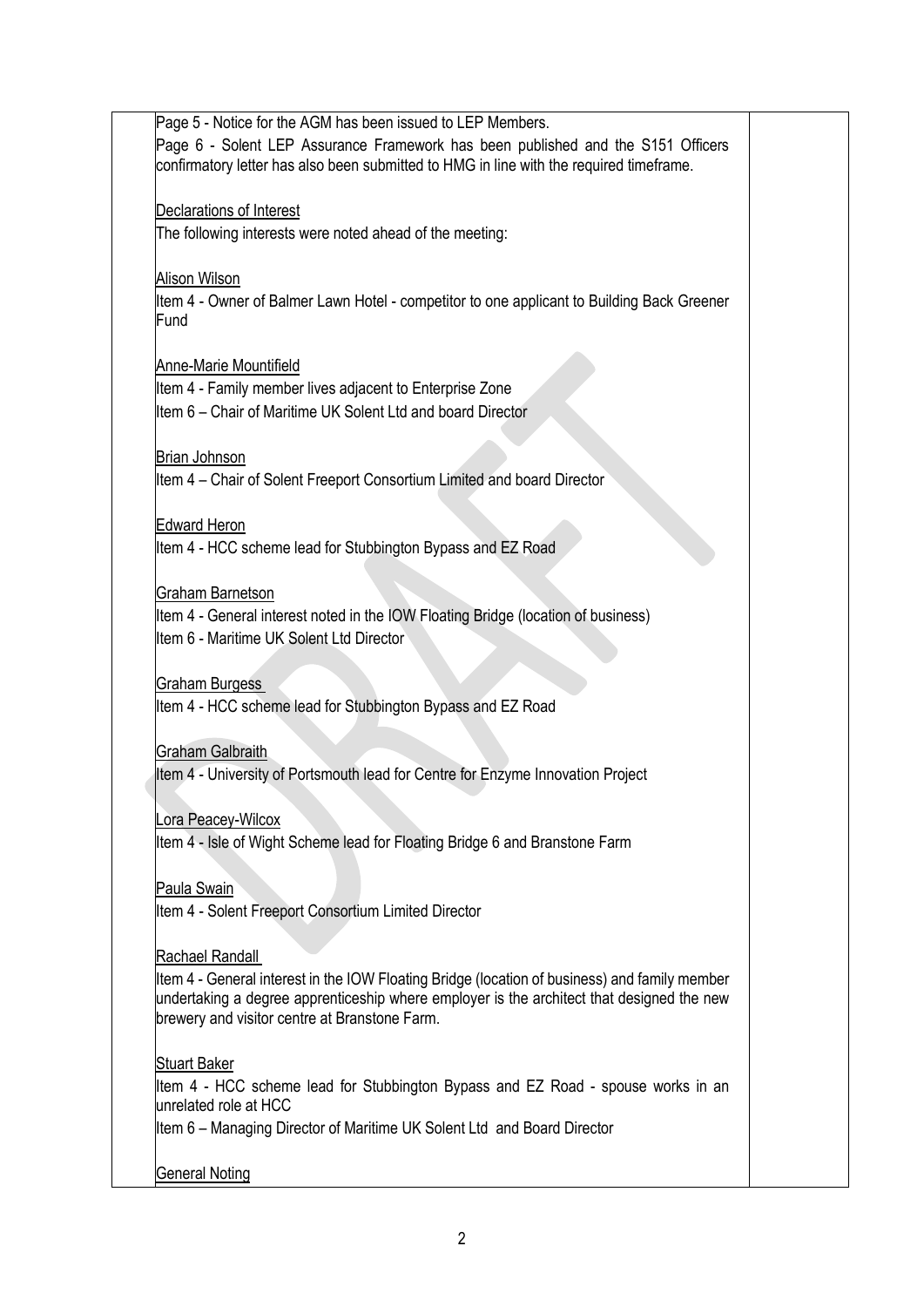|    | Item 4 Appendix C (Risk Register) - Board Members are asked to delegate the agreement of<br>the LGD risk register to the LEP Chief Executive and S151 officer. On this basis, all interests<br>in relation to risk register are potential and for noting only. Board Members only required to<br>withdraw from meeting if Board wish to discuss a specific project.                                                  |                  |
|----|----------------------------------------------------------------------------------------------------------------------------------------------------------------------------------------------------------------------------------------------------------------------------------------------------------------------------------------------------------------------------------------------------------------------|------------------|
| 4. | <b>Finance, Funding and Performance Management report</b>                                                                                                                                                                                                                                                                                                                                                            |                  |
|    | The Finance paper was taken as read and James Fitzgerald provided an overview of the<br>current financial position, the latest position Getting Building Fund freedoms and flexibilities,<br>and budget for 22/23 and 23/24 (including the significant revolving capital funds for 22/23). It<br>was also noted that a budget for 24/25 was expected to come forward for consideration at the<br>next Board meeting. |                  |
|    | The Board:                                                                                                                                                                                                                                                                                                                                                                                                           |                  |
|    | Approved the revised budget for 2021/22 and forecast outturn of £25,736,600 as set out in<br>Appendix A and the revised budget for the period 2022/23 to 2023/24 as set out in appendix<br>B is Approved which includes the following:                                                                                                                                                                               |                  |
|    | The current position of the LEP Loan Funds available as summarised in appendix D.                                                                                                                                                                                                                                                                                                                                    |                  |
|    | The latest position of the Local Growth Deal and Getting Building Funds as set out<br>٠<br>in appendices E1 and E2.                                                                                                                                                                                                                                                                                                  |                  |
|    | The re-profiling and budget movements as set out in the table in the papers.                                                                                                                                                                                                                                                                                                                                         |                  |
|    | The LEP Board also:                                                                                                                                                                                                                                                                                                                                                                                                  |                  |
|    | Noted and Agreed the Corporate and Strategic Risk Register at appendix C.                                                                                                                                                                                                                                                                                                                                            |                  |
|    | Noted the update in relation to the LGD tail, the GBF programme progress and forecast tail<br>as set out in paragraphs 3.1 and 3.2 and <b>Considered</b> the key risks highlighted in paragraph<br>3.3.                                                                                                                                                                                                              |                  |
|    | Noted the latest positions of the LGD and GBF at appendices E1 and E2.                                                                                                                                                                                                                                                                                                                                               |                  |
|    | Considered the high-level Risk Matrix for the Local Growth Programme at appendix F and<br>delegated its Approval to the LEP Chief Executive and the Accountable Body's section 151<br>officer.                                                                                                                                                                                                                       |                  |
|    | Lora Peacey-Wilcox provided an update in relation to Floating Bridge 6 and then withdrew<br>from the meeting.                                                                                                                                                                                                                                                                                                        |                  |
|    | The Board:                                                                                                                                                                                                                                                                                                                                                                                                           |                  |
|    | Considered the update and Agreed the recommended actions relating to the Floating Bridge<br>6 scheme attached at Appendices G1 and G2 and provided advice in relation to the final<br>version of Appendix G2.                                                                                                                                                                                                        | Executive        |
|    | Lora Peacey-Wilcox returned to the meeting.                                                                                                                                                                                                                                                                                                                                                                          |                  |
|    | Stuart Baker provided an overview of the Building Back Greener Loan Fund and feedback<br>was provided by the Board in relation to the development of future funding support.                                                                                                                                                                                                                                         | <b>Executive</b> |
|    | Alison Wilson withdrew from the meeting.                                                                                                                                                                                                                                                                                                                                                                             |                  |
|    | The Board:                                                                                                                                                                                                                                                                                                                                                                                                           |                  |
|    | <b>Considered</b> the update and Agreed the recommended actions relating to the Building Back<br>Greener loan fund applications at Appendix L.                                                                                                                                                                                                                                                                       | <b>Executive</b> |
|    |                                                                                                                                                                                                                                                                                                                                                                                                                      |                  |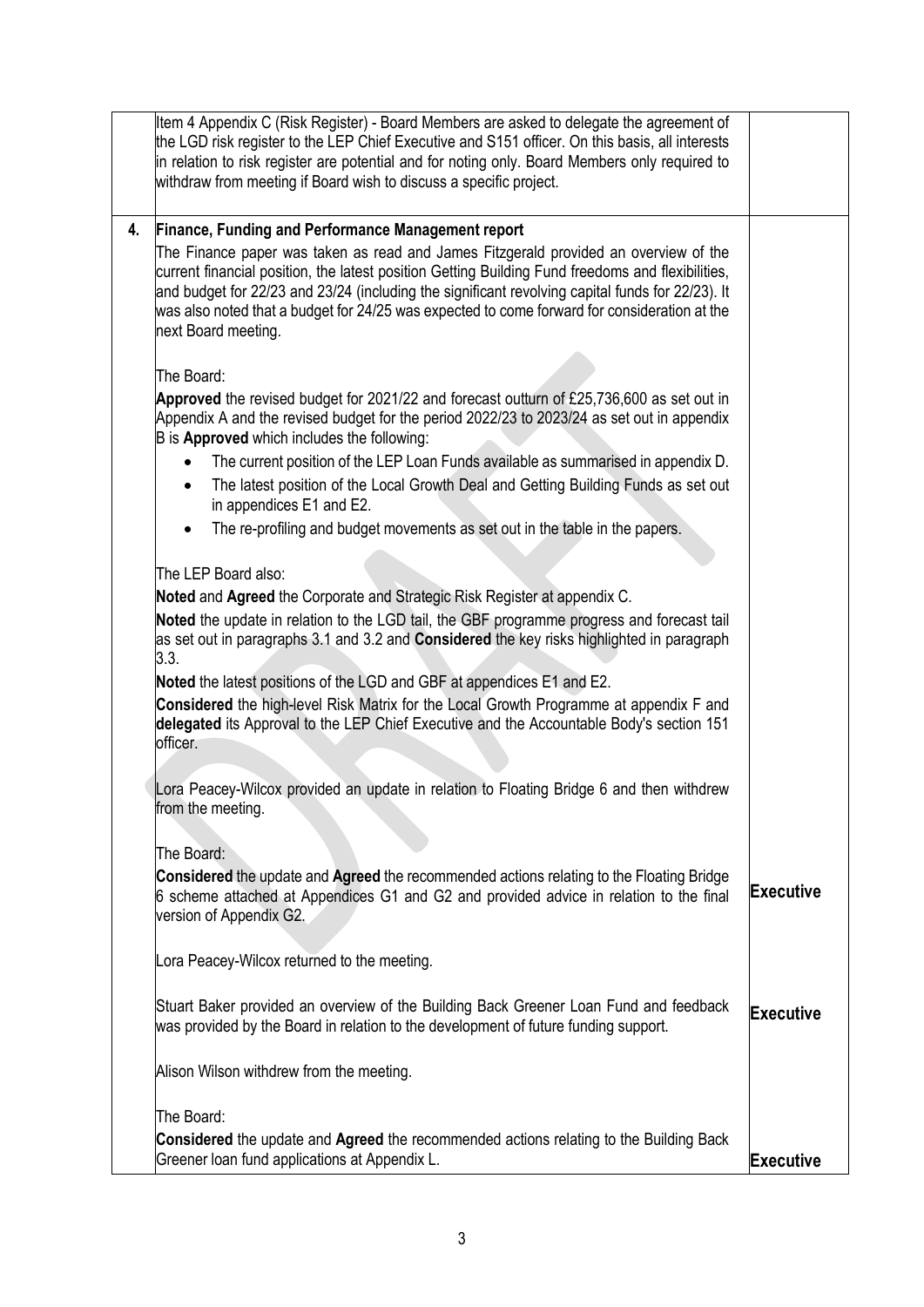|    | Alison Wilson returned to the meeting.                                                                                                                                                                                                                                                                                                                                                                                                                                                                                                                                                                                                                                                                                                                         |                  |
|----|----------------------------------------------------------------------------------------------------------------------------------------------------------------------------------------------------------------------------------------------------------------------------------------------------------------------------------------------------------------------------------------------------------------------------------------------------------------------------------------------------------------------------------------------------------------------------------------------------------------------------------------------------------------------------------------------------------------------------------------------------------------|------------------|
|    | Graham Burgess and Edward Heron withdrew from the meeting.                                                                                                                                                                                                                                                                                                                                                                                                                                                                                                                                                                                                                                                                                                     |                  |
|    | The Board<br>Considered the update and Agreed the recommended actions relating to the Building<br>Foundations for Growth Capital Grant at Appendix J.<br>Considered the update in relation to the Stubbington Bypass scheme and Approved the<br>funding agreement variation to enable an additional draw down of funds in Q3 2022/23.<br>Graham Burgess and Edward Heron returned to the meeting.                                                                                                                                                                                                                                                                                                                                                              | <b>Executive</b> |
|    | Graham Galbraith withdrew from the meeting.                                                                                                                                                                                                                                                                                                                                                                                                                                                                                                                                                                                                                                                                                                                    |                  |
|    | The Board<br>Considered the update in relation to the Centre for Enzyme Innovation and Approved the<br>funding agreement variation to enable a later claim in Q1 2022/23.                                                                                                                                                                                                                                                                                                                                                                                                                                                                                                                                                                                      | Executive        |
|    | Graham Galbraith returned to the meeting.                                                                                                                                                                                                                                                                                                                                                                                                                                                                                                                                                                                                                                                                                                                      |                  |
|    | Lora Peacey-Wilcox withdrew from the meeting.                                                                                                                                                                                                                                                                                                                                                                                                                                                                                                                                                                                                                                                                                                                  |                  |
|    | The Board<br>Considered the update and Agreed the recommended actions relating to the Branstone Farm<br>scheme at Appendix H.                                                                                                                                                                                                                                                                                                                                                                                                                                                                                                                                                                                                                                  | <b>Executive</b> |
|    | Lora Peacey-Wilcox returned to the meeting.                                                                                                                                                                                                                                                                                                                                                                                                                                                                                                                                                                                                                                                                                                                    |                  |
|    | The Board then;<br><b>Considered</b> the update and Agreed the recommended actions relating to the Centre for<br>Electronics Frontiers scheme at Appendix I.<br>Noted the project specific updates by exception in paragraph 4 of the paper.<br>Considered the update and Agreed the recommended actions relating to one SME grant<br>beneficiary at Appendix K.<br>Agreed next steps in relation to the Centenary Quay project as set out in Appendix F.<br>Agreed next steps in relation to the North Whiteley project as set out in Appendix F.<br>Agreed to delegate authority to the executive to finalise a variation to the funding agreement<br>for the Hampshire and Isle of Wight Wildlife Trust to align with their land purchase in March<br>2022. | <b>Executive</b> |
| 6. | Report from Maritime UK Solent and consideration of their delivery plan for 2022/23<br>Stuart Baker provided an overview of the Maritime UK Solent Business Plan.                                                                                                                                                                                                                                                                                                                                                                                                                                                                                                                                                                                              |                  |
|    | Anne-Marie Mountifield, Stuart Baker and Graham Barnetson withdrew from the meeting.                                                                                                                                                                                                                                                                                                                                                                                                                                                                                                                                                                                                                                                                           |                  |
|    | The Board:                                                                                                                                                                                                                                                                                                                                                                                                                                                                                                                                                                                                                                                                                                                                                     |                  |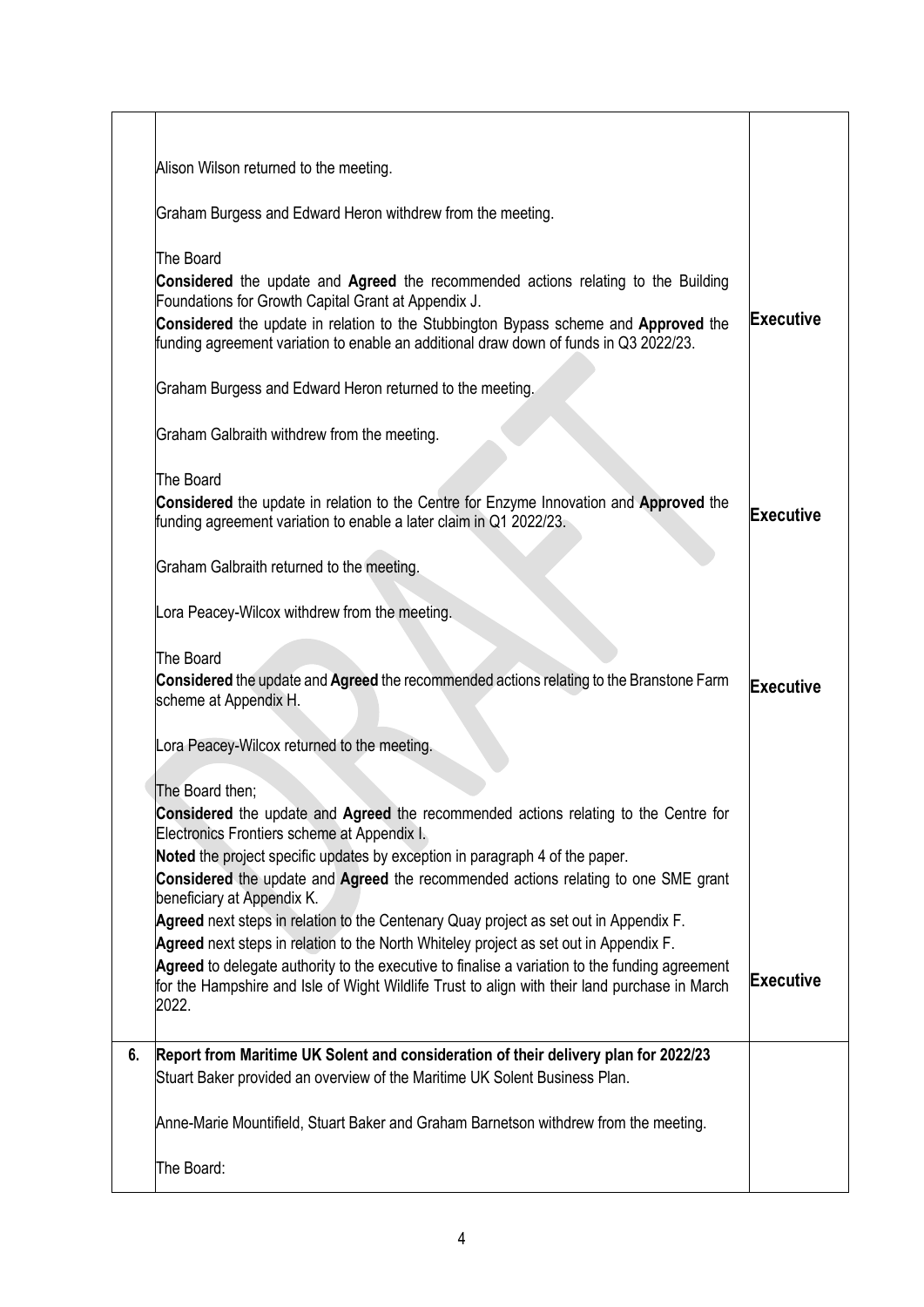| <b>Considered</b> the Maritime UK Solent Business Plan and independent review, and;<br>$\bullet$<br>Agreed the recommendation provided as part of the independent review                          | Deputy Chief<br><b>Executive</b> |
|---------------------------------------------------------------------------------------------------------------------------------------------------------------------------------------------------|----------------------------------|
| Graham Barnetson returned to the meeting.                                                                                                                                                         |                                  |
| Any other business<br>Forward Plan<br>The Board:<br>Considered and Agreed the forward plan.<br>$\bullet$                                                                                          |                                  |
| The Board thanked the executive for their work culminating in the Solent LEP being awarded<br>the Clean Maritime Enabler Award at the national Maritime UK Awards on 10 <sup>th</sup> March 2022. |                                  |

**Meeting closed at 09:00**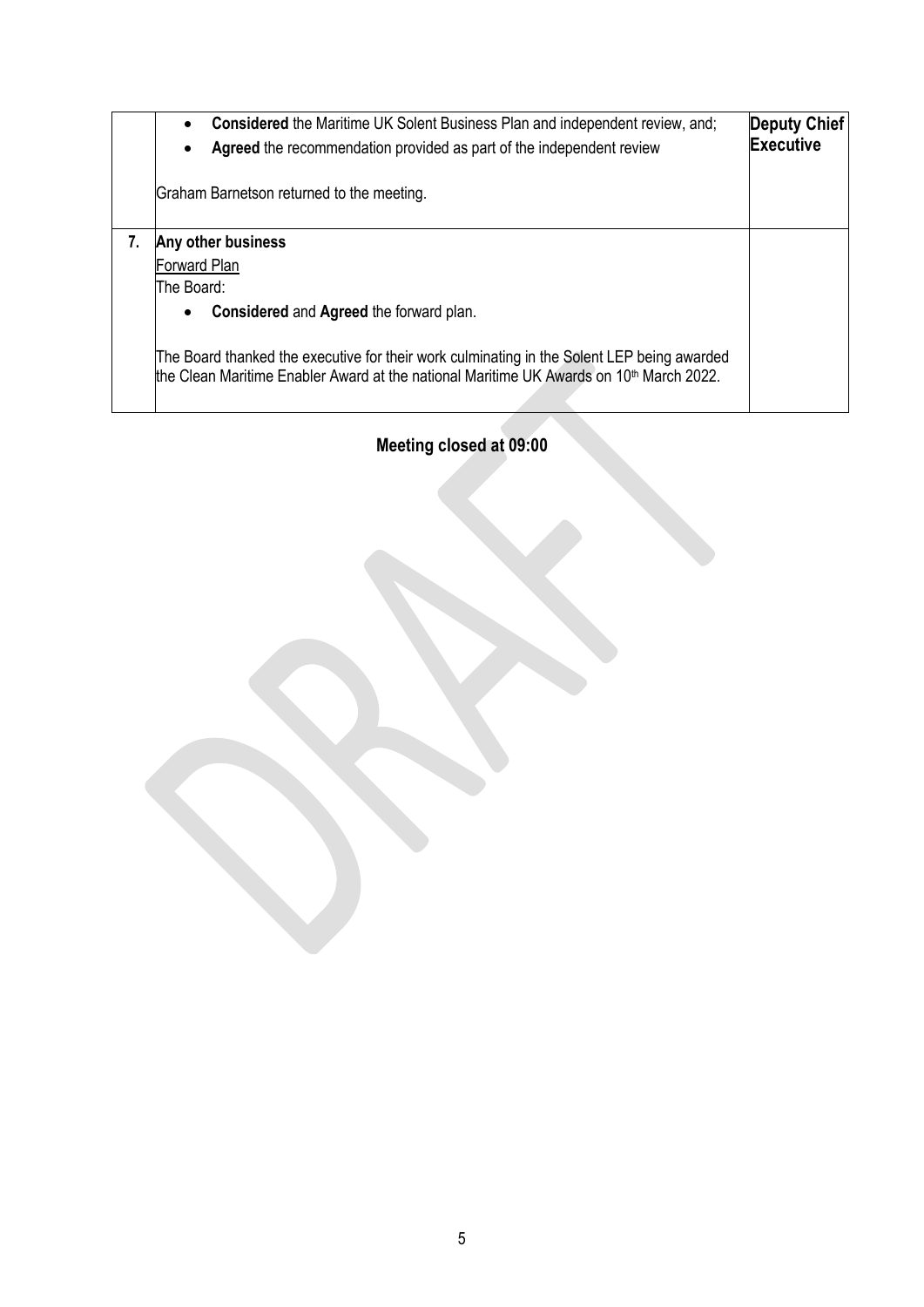**Item 7**

**Finance and Funding Report**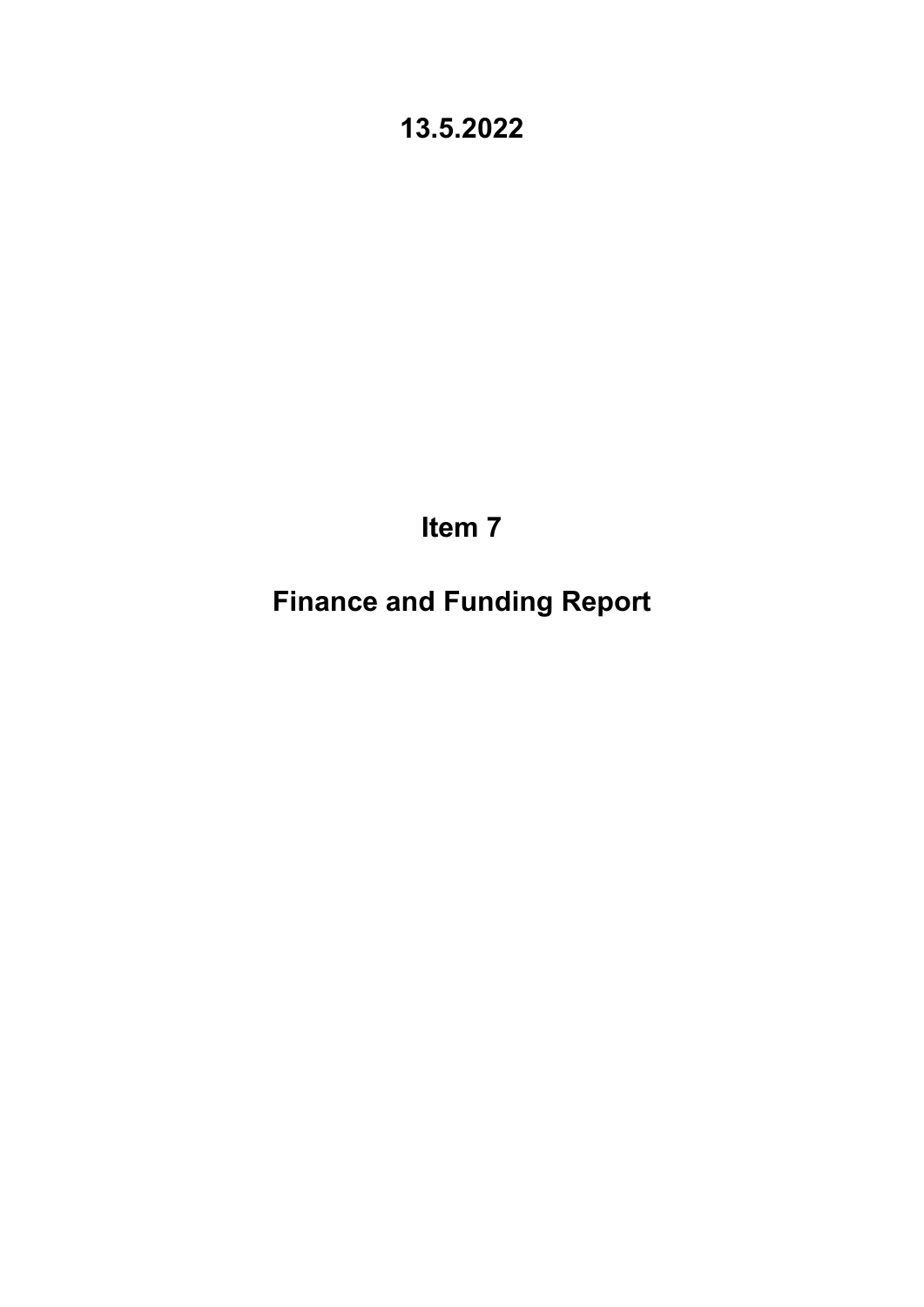**Item 8**

**Governance Update**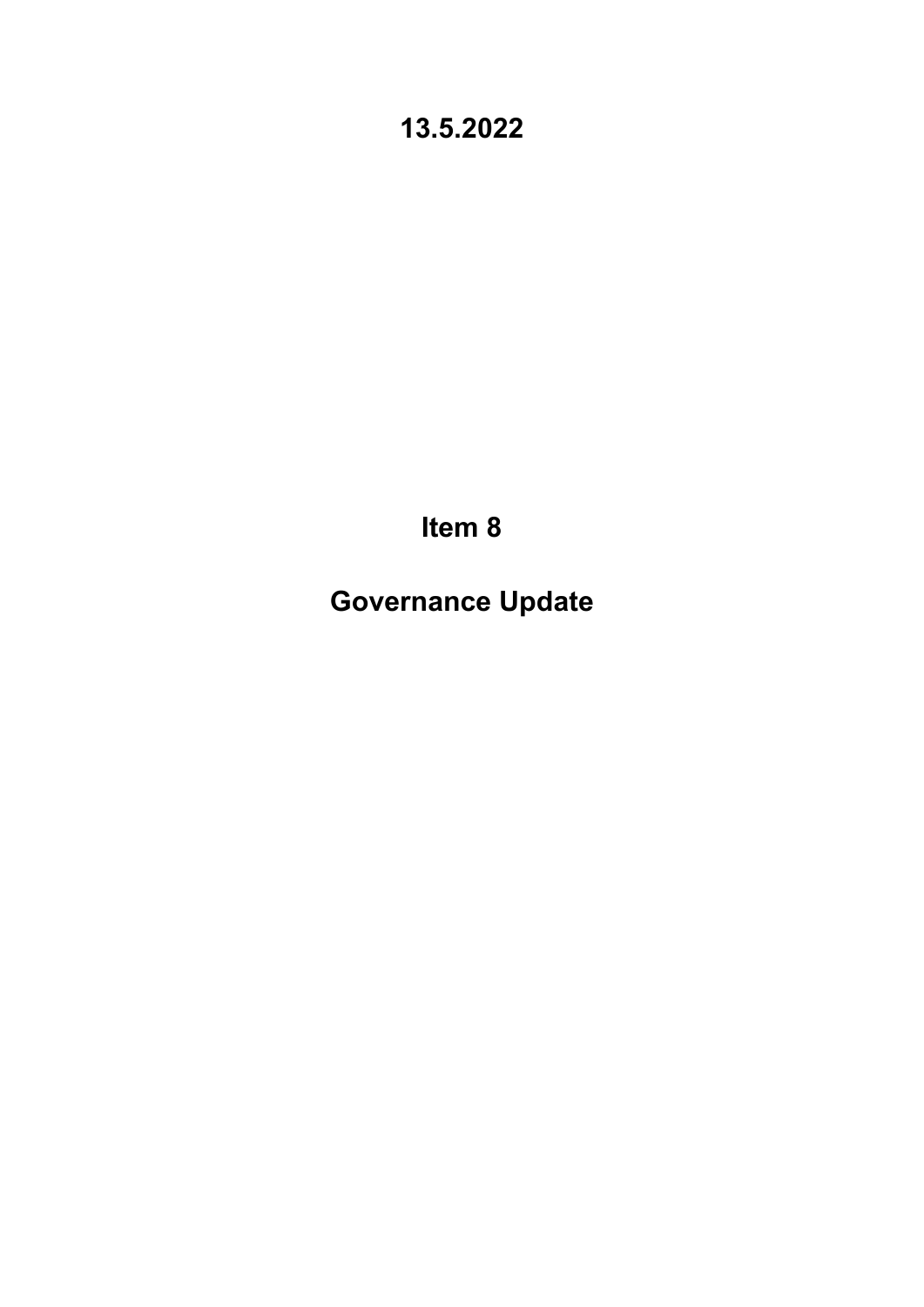

**Item 8** 

**Title: Governance Update Date: 13th May 2022 Purpose: For Information and Decision**

### **Overview**

The following paper provides Board Members with an update in relation to a range of key Governance activity, including;

- Development of the Solent LEP Delivery Plan
- Succession Planning and Director Recruitment
- Annual Performance Review
- Management of Interest

### **Development of the Solent LEP Delivery Plan**

In line with the requirements of the [National Local Growth Assurance Framework,](https://assets.publishing.service.gov.uk/government/uploads/system/uploads/attachment_data/file/768356/National_Local_Growth_Assurance_Framework.pdf) Board Members considered the content for the draft 2022-23 delivery plan at their meeting in March 2022.

Sine this time, the LEP has received the final feedback from Government on the LEP Review. A copy of this information previously shared with Board Members is provided under item 3 for the meeting and Board Members should note that, for LEPs on pathway II, the document contains relevant guidance on the process relating to delivery plans as follows:

*"As part of the current assurance monitoring process, we ask that all LEPs publish their delivery plans for the coming year (2022/23) by 30 June 2022 at the latest. These documents should set out how LEPs intend to use the full range of their core functions and roles (as set out in paragraphs 13a–d) to support their local economies and local decision-making. Government will work with LEPs to develop measures to report against in these plans. These will be considered as part of the annual assurance process. The National Local Growth Assurance Framework (NLGAF) will continue to apply to LEPs as at present.*

*For future years, we will ask LEPs on this pathway to agree delivery plans alongside delivery and performance metrics with government in advance of publication. Our current expectation is that LEPs will need to submit draft delivery plans for 2023/24 by 25 November 2022. Future provision of core funding will be subject to agreement of these plans with government and, thereafter, subject to meeting agreed delivery and*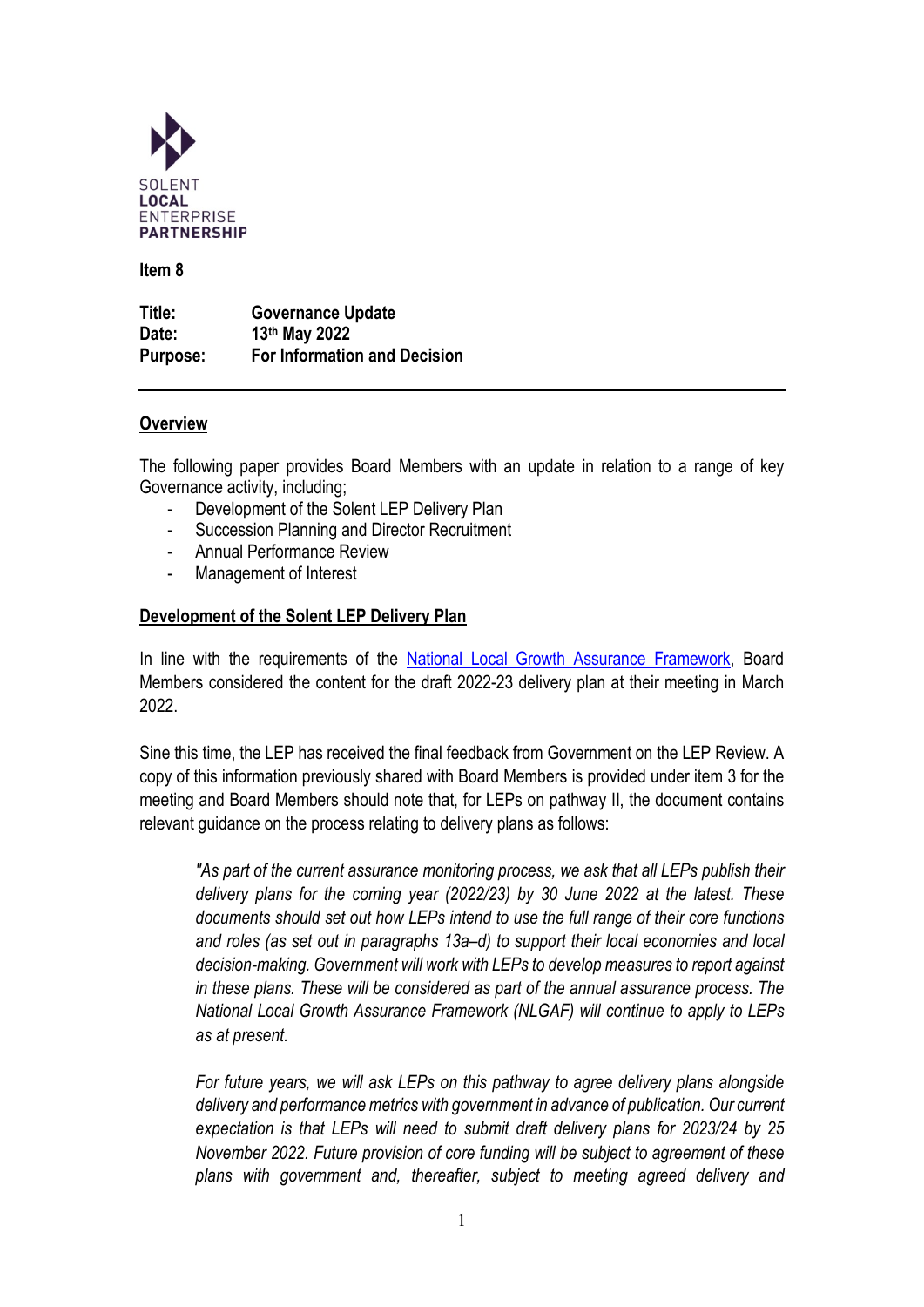*performance metrics. We intend to amend the NLGAF over the coming year to ensure our future requirements of LEPs remain proportionate to their revised role and functions."*

The current delivery plan has been reviewed in the context of the LEP Review guidance and this has not resulted in a need for substantive changes to content previously considered by the Board. The document has also now been through the design process and a final draft is attached at Annexe A for review.

Board Members are asked to:

Agree the Delivery Plan at Annexe A for publication ahead of the 30<sup>th</sup> June 2022 deadline.

### **Succession Planning and Director Recruitment**

The application process for new Business Members and Board Director candidates is now live and will close on Tuesday 17<sup>th</sup> May 2022. A verbal update will be provided at the meeting and SERCOM are scheduled to convene on 27<sup>th</sup> May 2022 to review all applications received for eligibility purposes ahead of launching the election process.

In relation to the LEP Chair vacancy, SERCOM are due to meet on 18<sup>th</sup> May 2022 to consider the position and, following this, advice will be provided to the LEP Board at their meeting on 22<sup>nd</sup> July to consider ahead of launching a recruitment process. Board Members will be aware that Rachael Randall has been appointed to the role on an interim basis to ensure continuity in business leadership for the LEP and this position has now been announced as part of the Solent LEP 2022 AGM.

In addition to the above Business Director and Chair vacancies, Cllr Ben Dowling has advised that he will no longer be a councillor from 5<sup>th</sup> May and has therefore advised of his intention to resign from his position as of this date. On this basis, there is a vacancy on the LEP Board for a new Public Sector (P) Director.

In relation to filling the vacancy, it is usual practice for the P Members to meet at a class meeting to discuss and agree any changes to their P Director representatives, with the decision subsequently ratified by the P Membership via a written resolution.

Under the LEPs Articles, class meetings of the P Membership may be called by the P Directors and, on this basis, the Solent LEP P Directors are asked to:

- **Agree** to call a class meeting of the P Membership to discuss changes to the P Director Board appointments, and
- **Delegate Authority** to the Company Secretary and Executive to issue notice of the class meeting to P Members in line with the requirements of the Articles of Association.

### **Annual Performance Review**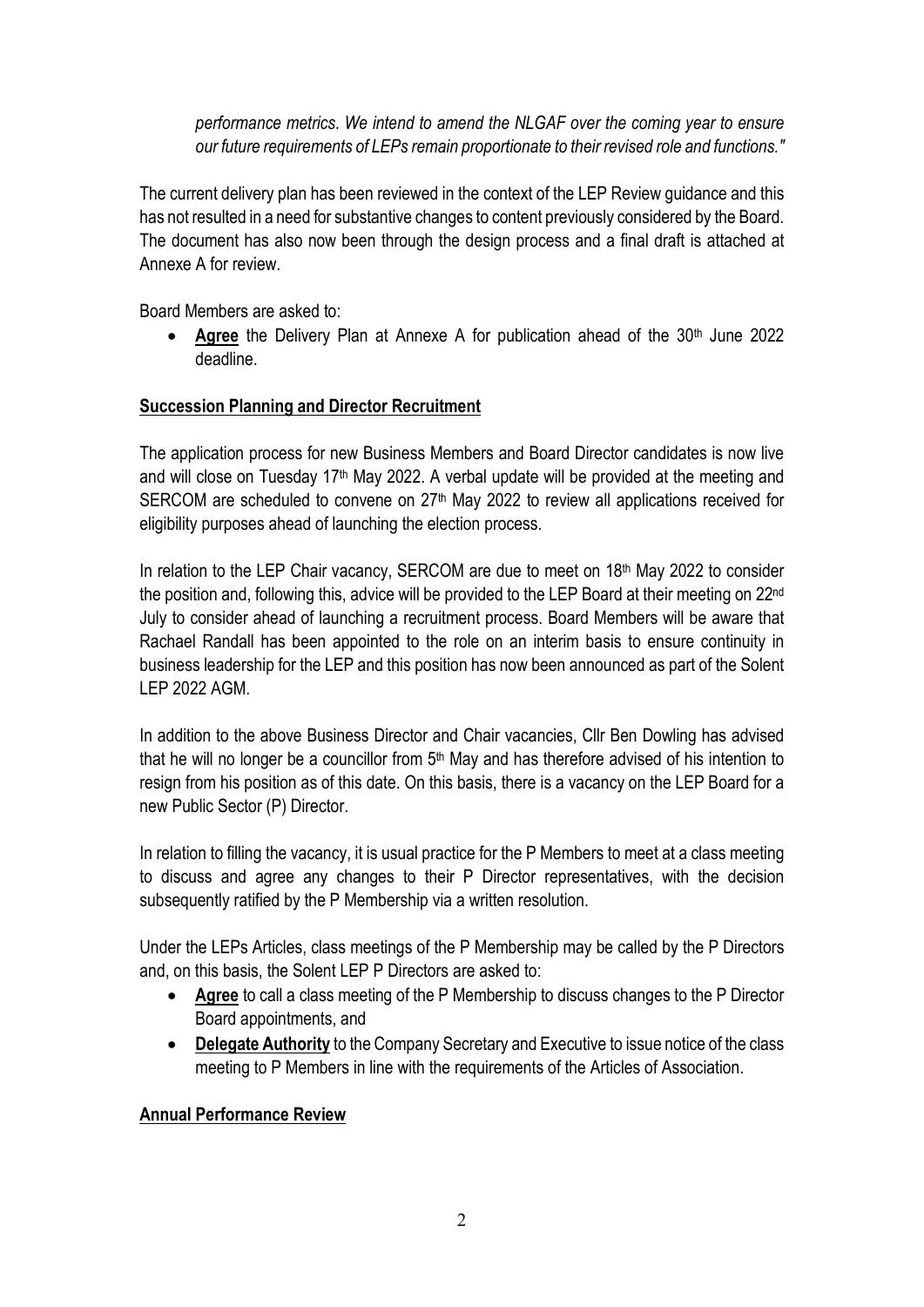Following previous updates on the Solent LEP Annual Performance Review (APR) with HM Government, the Solent LEP has now received feedback from HM Government. An update will be provided at the meeting.

Board Members are asked to:

• **Note** the update on the Annual Performance Review.

### **Management of Interests**

Board Members have previously been provided with regular updates from the Solent LEP Executive and Company Secretary in relation to the management of interests in the context of the HM Government Local Growth Assurance Framework, Company law and the Solent LEP Articles of Association.

In addition, further to the Board agreement to establish a compulsory, externally led, annual training programme for Directors, a two hour session led by Bevan Brittan LLP is in the process of being scheduled. The session will include a briefing on director duties at law and under the constitution, the implications of breaching these duties and practical guidance on how to approach potential conflicts. The second hour will take the format of a workshop session with practical example case studies for discussion.

Board members are required to consider the registers of interests of other board members. They can be accessed in the following link [https://solentlep.org.uk/who-we- are/solent-lep](https://solentlep.org.uk/who-we-%20are/solent-lep-board/board-biographies/)[board/board-biographies/](https://solentlep.org.uk/who-we-%20are/solent-lep-board/board-biographies/) 

In preparation for the authorisation of interests at the May 2022 Board meeting, all Board Members have been asked to review their own registers of interest and complete a new return on the 2022/23 template.

At the meeting on 22 May 2022, Board Members will be asked to:

- **Consider** the extent that any interests on the Register of Interests forms submitted by Directors give rise to situations in which those Directors have, or could have, a direct or indirect interest that conflicts with, or might possibly conflict with, the interests of the company (for the purposes of section 175 of the Companies Act 2006), and having considered whether authorisation of such possible conflicts is in the best interests of the company, to
- **Authorise** those potential conflict situations subject to the proviso that if any such possible conflict materialises as an actual conflict:
	- I. the conflicted director is absent from the part of the meeting at which there is discussion of any arrangement or transaction giving rise to the conflict;
	- II. the conflicted director does not vote on any such matter and is not to be counted when considering whether a quorum of directors is present at the meeting.

### **Equality impact assessment**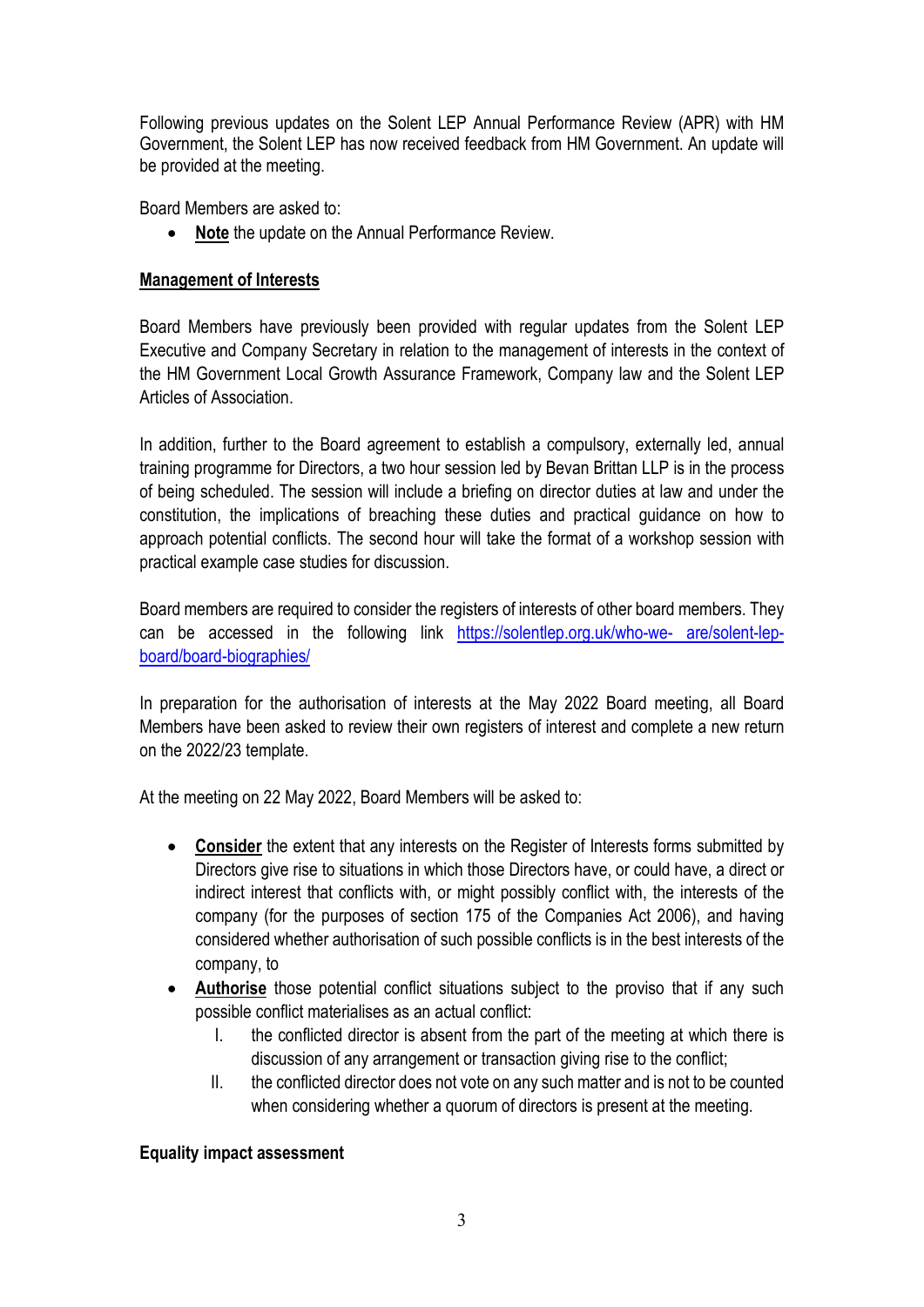EIA not required.

### **Legal implications**

To follow.

### **Financial comments from the S151 Officer of the Accountable Body**

There are no specific financial implications arising from this report.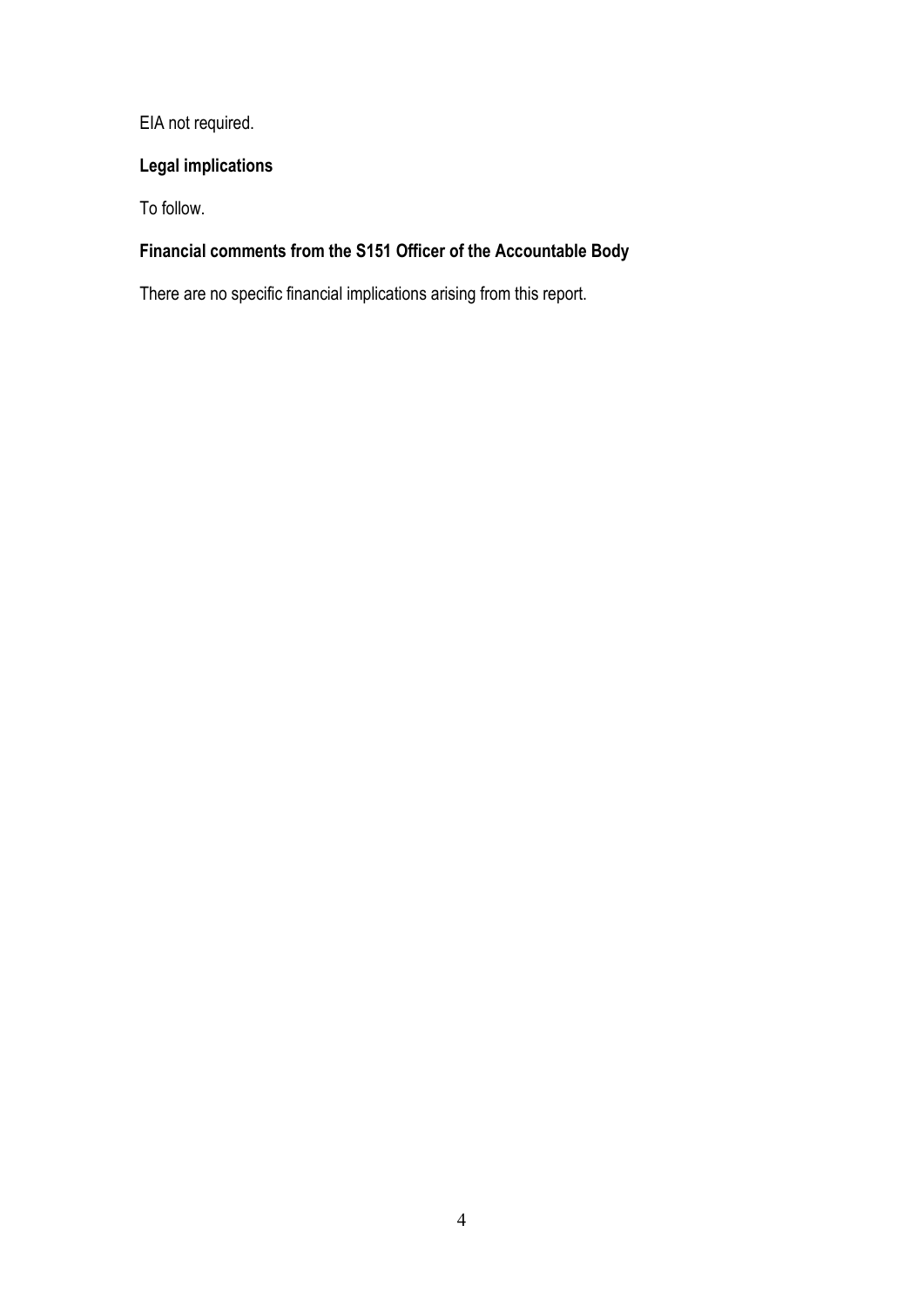# **Item 8 - Annexe A**

# **A confidential report will be considered at the meeting**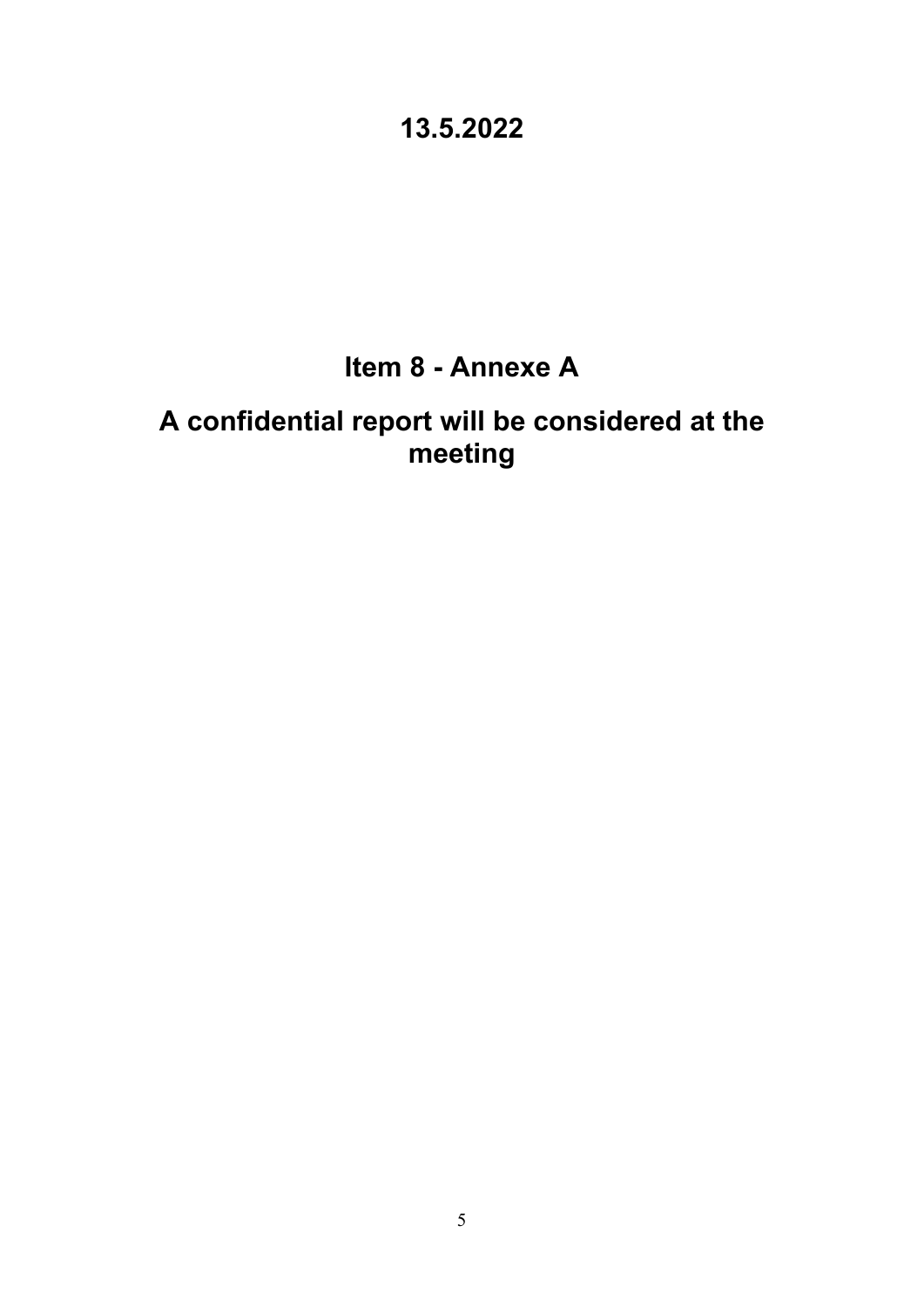**Item 9**

**General Updates from Board Leads**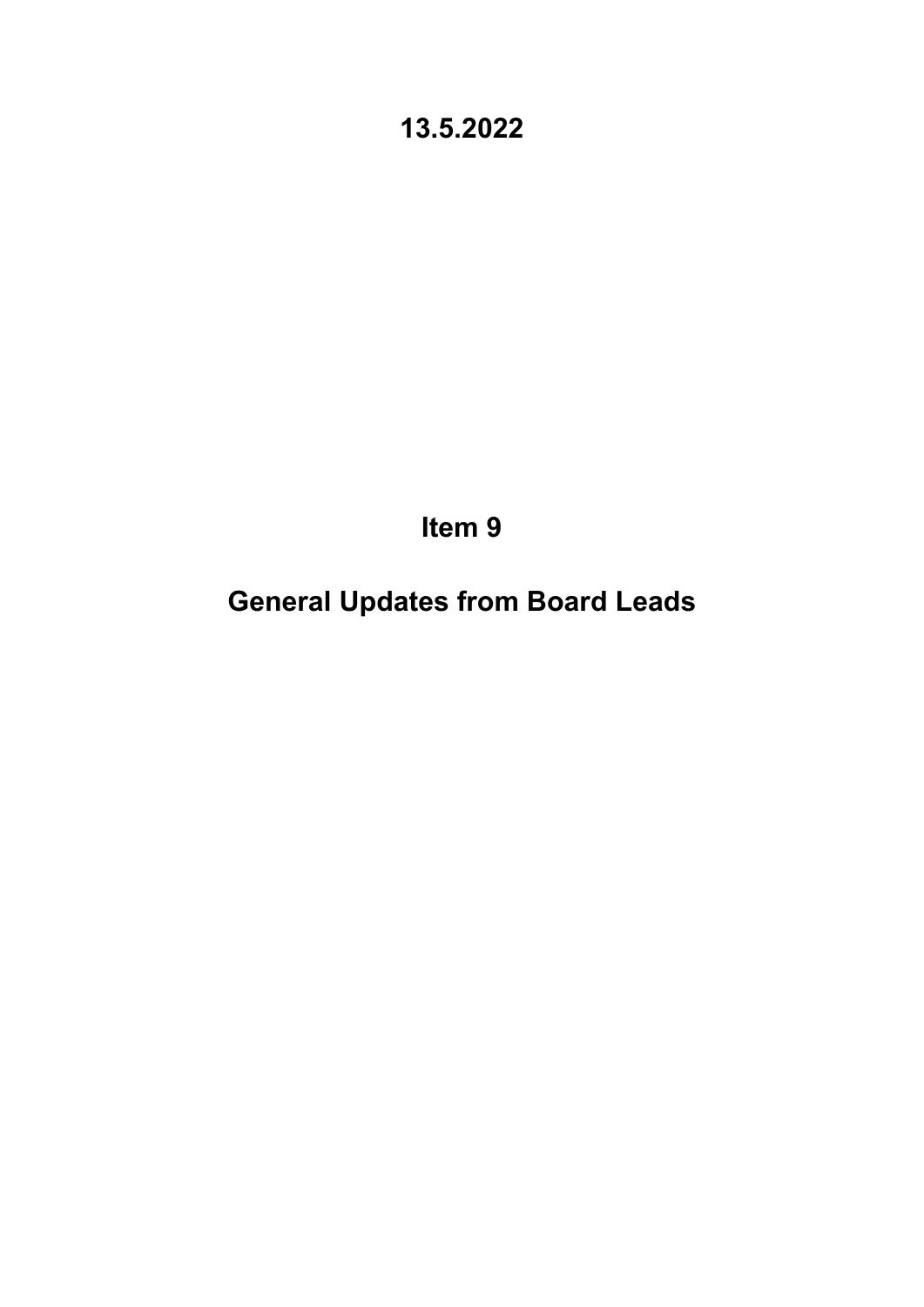**Item 10**

**Forward Plan**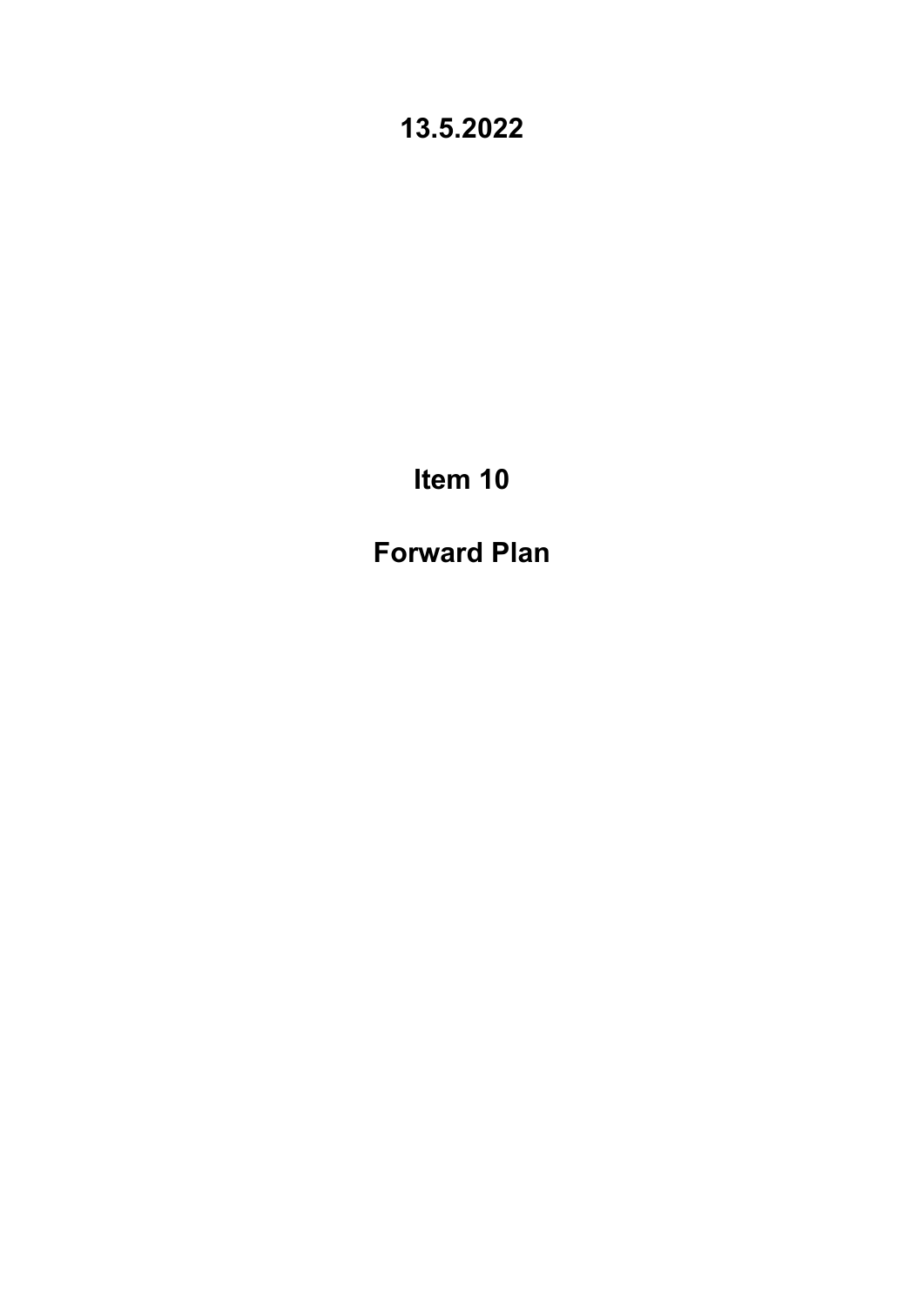

| Item:           | 10                                          |
|-----------------|---------------------------------------------|
| Title:          | Any other business – LEP Board forward plan |
| Date:           | 13 May 2022                                 |
| <b>Purpose:</b> | For information and decision                |

Confidential information has been removed from this report.

Information defined as exempt in Part 1 of Schedule 12A to the Local Government Act 1972 has been removed from this report including:

- information relating to an individual, and/or;
- relating to the financial or business affairs of a particular person.

### **1. Draft Resolution:**

The Board is asked to:

• **Consider and agree** the forward plan as set out below

### **2. Summary**

At the previous Board meeting a forward plan was agreed. The board are now asked to agree the revised forward plan as follows:

### **Board strategy session – Date to be advised**

- Levelling up and the LEP review
- Net zero and green finance

### **22 July 2022 (9.00 am to 12.00 pm) venue to be advised**

- Update on the Solent Enterprise Zone
- Finance and funding report to include mid-year review of:
	- o Local Growth Update including Getting building Fund programme completion
	- o In-year budget position for 2022/23 and financial forecasts to 2022324
	- o Review of Risk registers
- Governance update to include:
	- o Board recruitment and Chair appointment
	- o 2021/22 Annual report from SERCOM
	- o 2021/22 Annual Internal Audit report
- General update to include:
	- o Report from the Business Support task group
	- Report from the Solent Growth Forum<br>○ Report from Skills Advisory Panel
	- Report from Skills Advisory Panel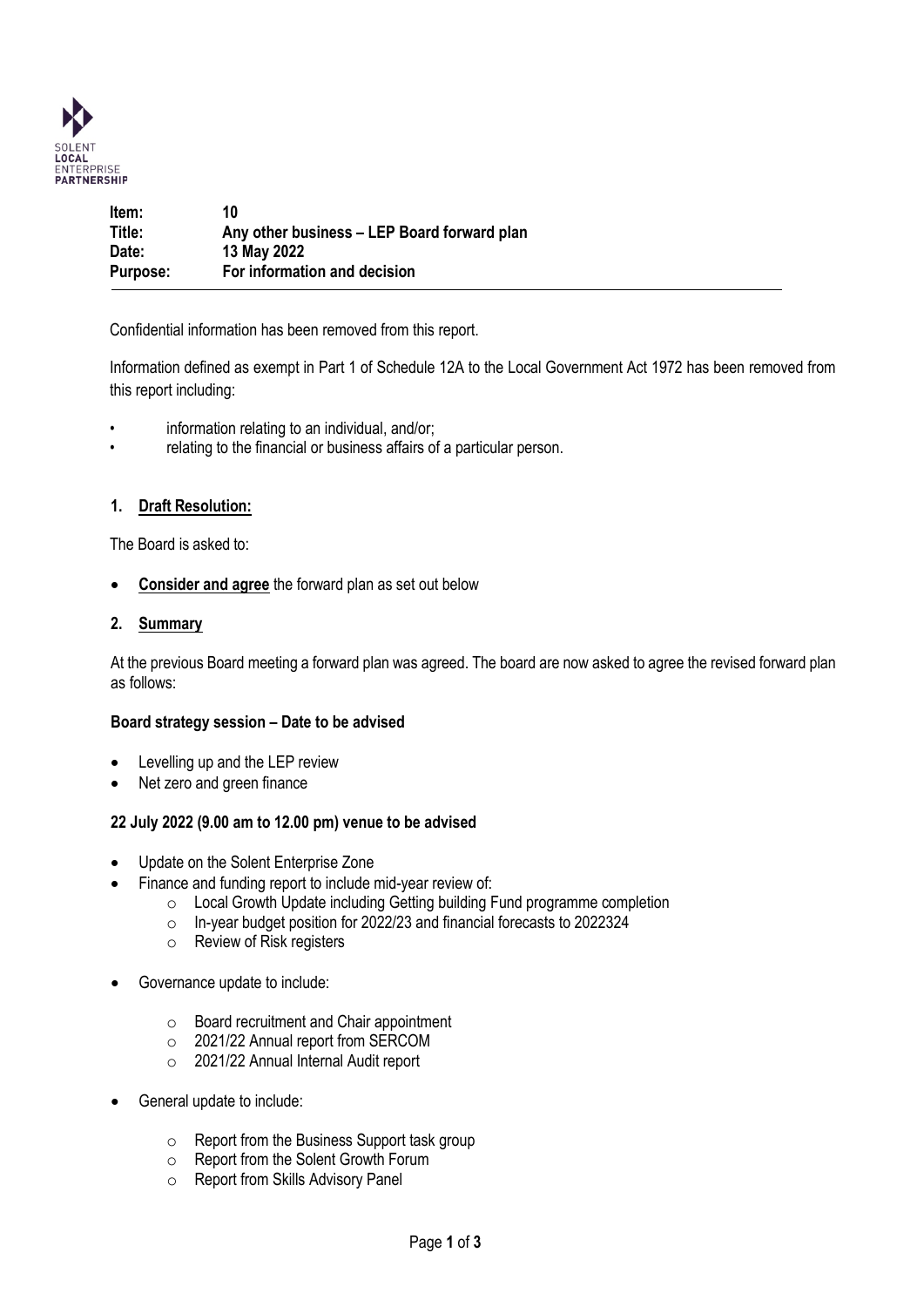o Report from the Net Zero Commission

### **7 October 2022 (9.00 am to 12.00 pm) virtual meeting**

- Maritime UK Solent mid-year report
- Update from Solent Freeport
- Finance and funding report to include mid-year review of:
	- o Local Growth Update including Getting building Fund programme completion
	- o In year review for 2022/23 and financial forecasts to 2022324
	- o Funding call update
	- o Review of Risk registers
- Update on the Solent Skills Action Plan, CEC delivery and LSIP's
- Mid-year review of Solent LEP Delivery Plan for 2022/23 and draft delivery plan for 2023/24
- General update to include:
	- o Report from the Business Support task group
	- o Report from the Solent Growth Forum
	- o Report from the Net Zero Commission

### **2 December 2022 (9.00 am to 12.00 pm) venue to be confirmed**

- Maritime UK Solent mid-year report
- Update from Solent Freeport
- Finance and funding report to include mid-year review of:
	- o Local Growth Update including Getting building Fund programme completion
	- o Mid-year review for 2022/23 and financial forecasts to 2022324
	- o Review of Risk registers
- Governance update to include;
	- o Update from SERCOM on board development
	- o Preparation for 2023 AGM and draft AGM agenda
	- o Local Assurance Framework Review for 2023/24
- General update to include:
	- o Report from the Business Support task group
	- o Report from the Solent Growth Forum
	- o Report from the Net Zero Commission
	- o Report from Solent freeport

### **3. Equality Impact Assessment (EIA)**

An EIA is not required at this stage. Any considerations contained within the forward plan that relate to items to be considered for a decision by the Solent LEP will remain subject to an appropriate EIA, and appropriate consultation, at such time they were to be considered.

### **4. Legal Implications**

There are no legal implications arising from this report to the Board. Any legal considerations arising out of the work streams pursuant to this forward plan going forward will be reviewed separately as and when required.